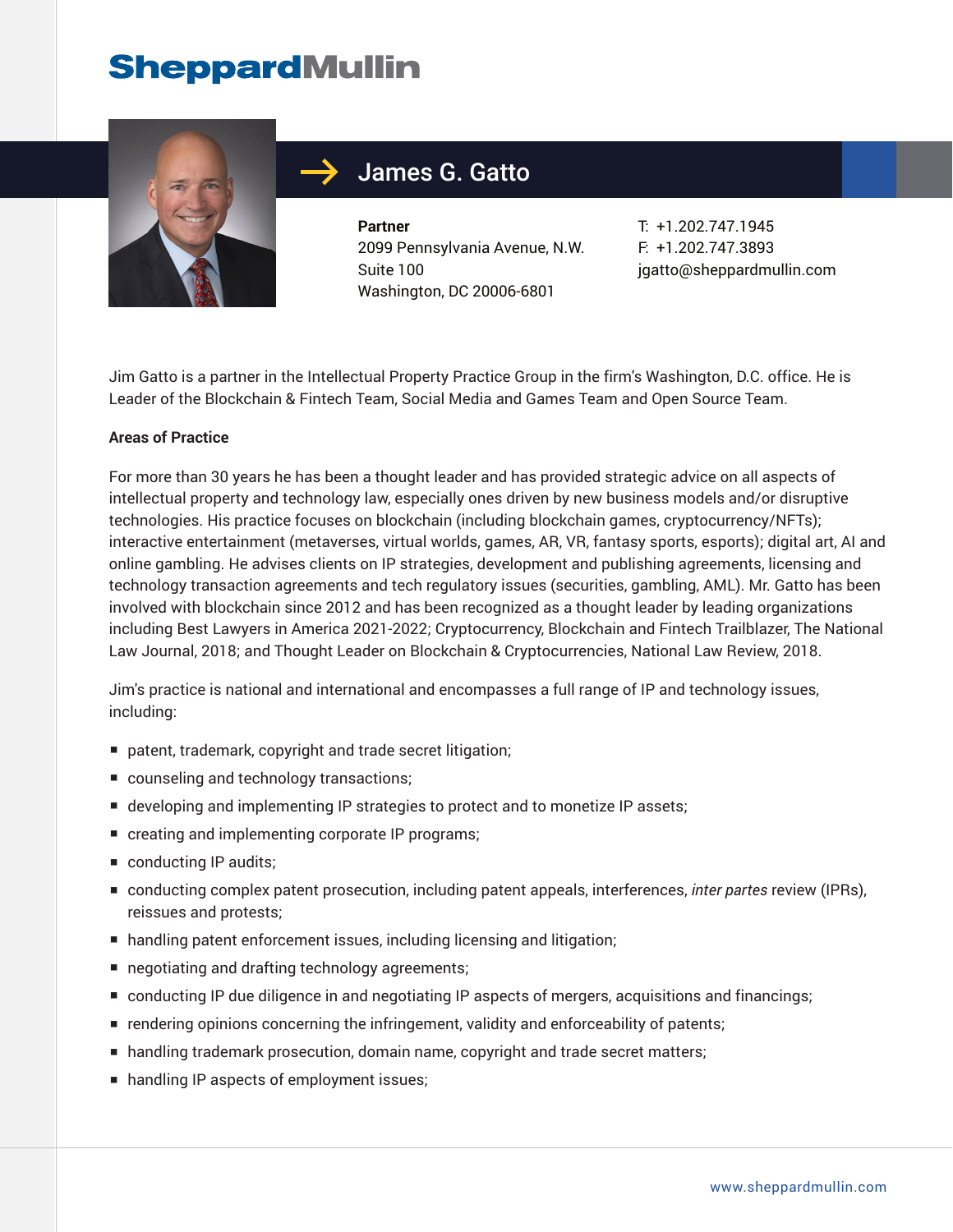- advising clients on legal issues associated with open source software, including open source patent issues, licensing, open source compatibility issues, indemnity issues and developing and implementing corporate policies on use of open source software;
- advising clients on the legality of cutting-edge internet business methods and technology; and
- advising clients on computer law issues such as computer fraud and abuse and SPAM-related issues.

### **Honors**

The World's Leading Patent Professionals, *IAM Patent 1000*, 2022 Best Lawyers in America - Patent Law, *Best Lawyers*, 2021-2022 Cryptocurrency, Blockchain and Fintech Trailblazer, *The National Law Journal*, 2018 Thought Leader on Blockchain & Cryptocurrencies, *National Law Review*, 2018 Top Rated Lawyer, Martindale-Hubbell AV Preeminent® Regional Legal Leader, DC/Metro, *The National Law Journal*, 2018 Technology Transactions, *Legal 500*, 2016, 2020-2021 IP Star, *Managing Intellectual Property*, 2013-2014, 2018-2020, 2022 Intellectual Property - Northern Virginia, *Chambers USA*, 2007-2022 Patent Licensing & Transactional and Patent Prosecution, *Legal 500*, 2007-2015 IAM Strategy 250, *Intellectual Asset Management Magazine*, 2011 Greater Washington Legal Elite, *SmartCEO Magazine*, 2010 Best Intellectual Property Author, *Lexology* Legal Writing Awards - US, 2010 Legal Writing Awards Winner for Author of the Year, *Intellectual Property USA*, 2010 *Super Lawyers*, 2006-2008, 2010-2014, 2017-2022 Top IP/IT Attorneys in Virginia, *Virginia Business Journal Survey* DC Area's Go-To Attorneys, *Washington SmartCEO*

### **Experience**

### **Representative IP Matters and Transactions**

- Represented Catalina Marketing in their acquisition of Modiv Media. The deal involved an acquisition and strategic integration of Modiv's mobile and digital technology to supplement Catalina's bricks and mortarbased targeted marketing infrastructure.
- Lead IP/tech attorney for the highly publicized, complex strategic alliance between EMC and Lenovo, relating to network servers and storage devices. The deal included M&A and ongoing strategic business agreement components, involving complex licensing, open source and IP aspects. Based on this deal, M&A Advisor named him a winner of the 2012 "Cross-Border Deal of the Year" in its category for this work.
- Assisted VoiceBox Technologies Corp. by securing dozens of patents to protect its award-winning contextual voice technology. VoiceBox was recently named in the IEEE's Patent Power 2013 Scorecard, an independent industry evaluation of the best patent portfolios conducted by the research firm 1790 Analytics.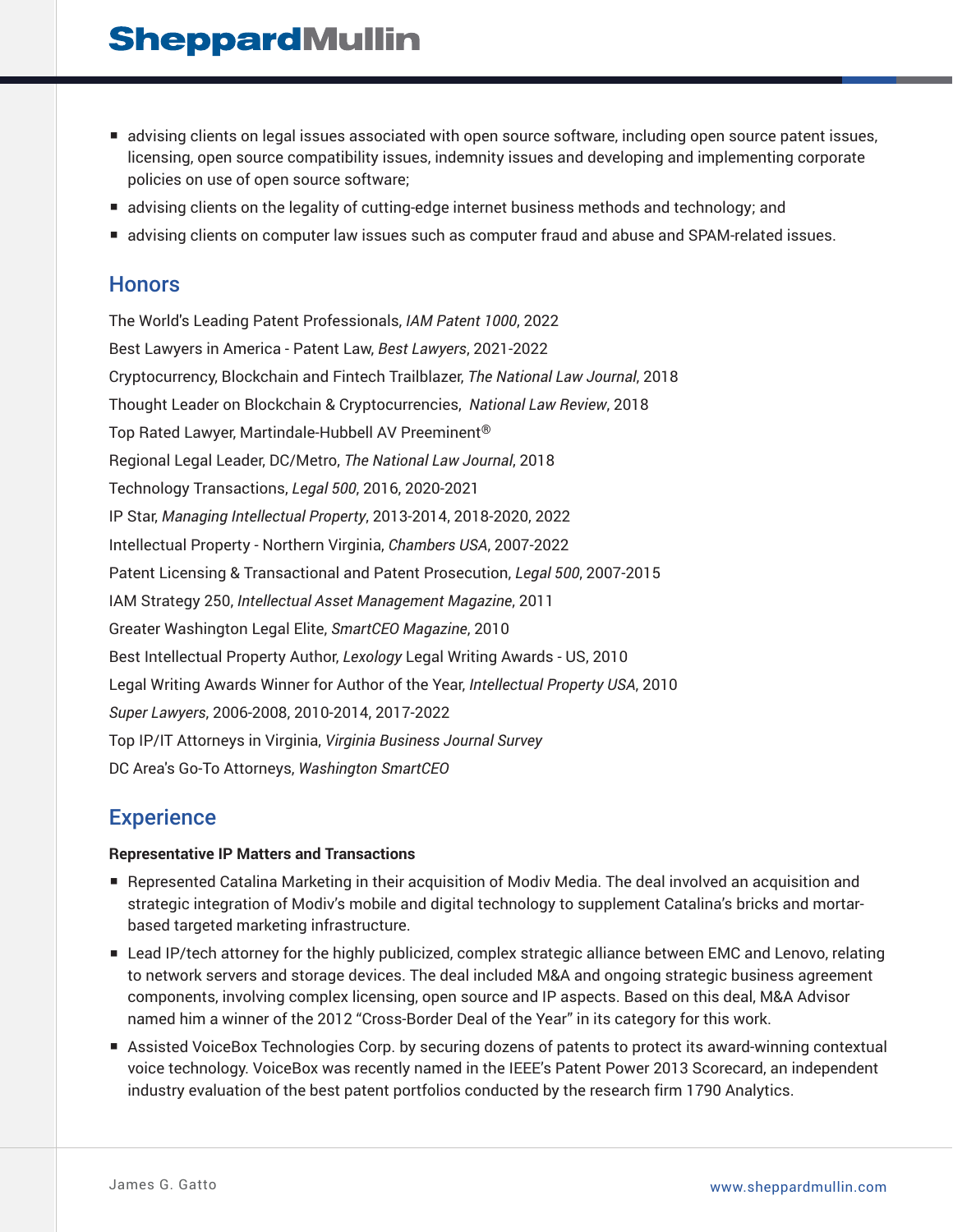- Has handled patent and IP-based sales involving hundreds of millions of dollars
- Assisted Activision on IP issues associated with its \$100 million acquisition of the Guitar Hero franchise from Red Octane
- Has successfully assisted Playfish in shutting down unauthorized secondary markets for its virtual goods and currency
- Co-lead trial team for Computer Associates, Inc., in a matter involving the divestiture of an open source software product prevailing on all substantive issues and obtaining an award of attorney's fees
- Advised StarMine LLC from its inception on IP issues and developed and implemented IP strategy through its sale to Thomson-Reuters, Inc.
- First chaired team that obtained preliminary and permanent injunction on behalf of financial services company for a business method patent relating to the municipal bond industry
- Obtained patent for and developed successful multi-million dollar licensing program for Information Planning Management Service, Inc.
- Managed internet portfolios and assisted in IP based sale of United Toll, LLC, to a Roper Industries, Inc., entity
- Prevailed in a patent interference matter for a university professor for his Nobel-prize winning invention in the chemistry field
- First chaired team that successfully sued the U.S. Government under 28 U.S.C. § 1498 for patent infringement in the Court of Federal Claims
- First chaired team that successfully defended two patent infringement lawsuits in the internet coupon field and successfully enforced patent against a competitor in a third suit; then assisted in sale of that business to Catalina Marketing Corp.
- First chaired team that, in a declaratory judgment action filed against a California company in Asheville, NC, obtained summary judgment of infringement, validity and enforceability on behalf of a patent owner
- Successfully represented a bioinformatics company in a patent infringement lawsuit involving Oxford Gene Technology patents relating to oligonucleotide arrays
- Developed a patent portfolio, which has been successfully enforced, for pioneering semiconductor technology relating to gallium nitride based blue LEDs and blue laser devices

## Articles

- Protecting IP and Limiting Liability When Licensing IP for Digital Art and NFTs *The Licensing Journal*, April 2022 issue
- Regulatory Uncertainty *Blockchain Game Alliance 2021 Member Survey & Report*, 12.16.2021
- Supreme Court Scraps LinkedIn Data-Scraping Decision *Bloomberg Law*, 07.06.2021
- The legal considerations of esports NFTs *Esports Insider*, 06.04.2021
- Will Blockchain Game Use Drive Greater Overall Blockchain Adoption? *CIO Review*, 12.07.2020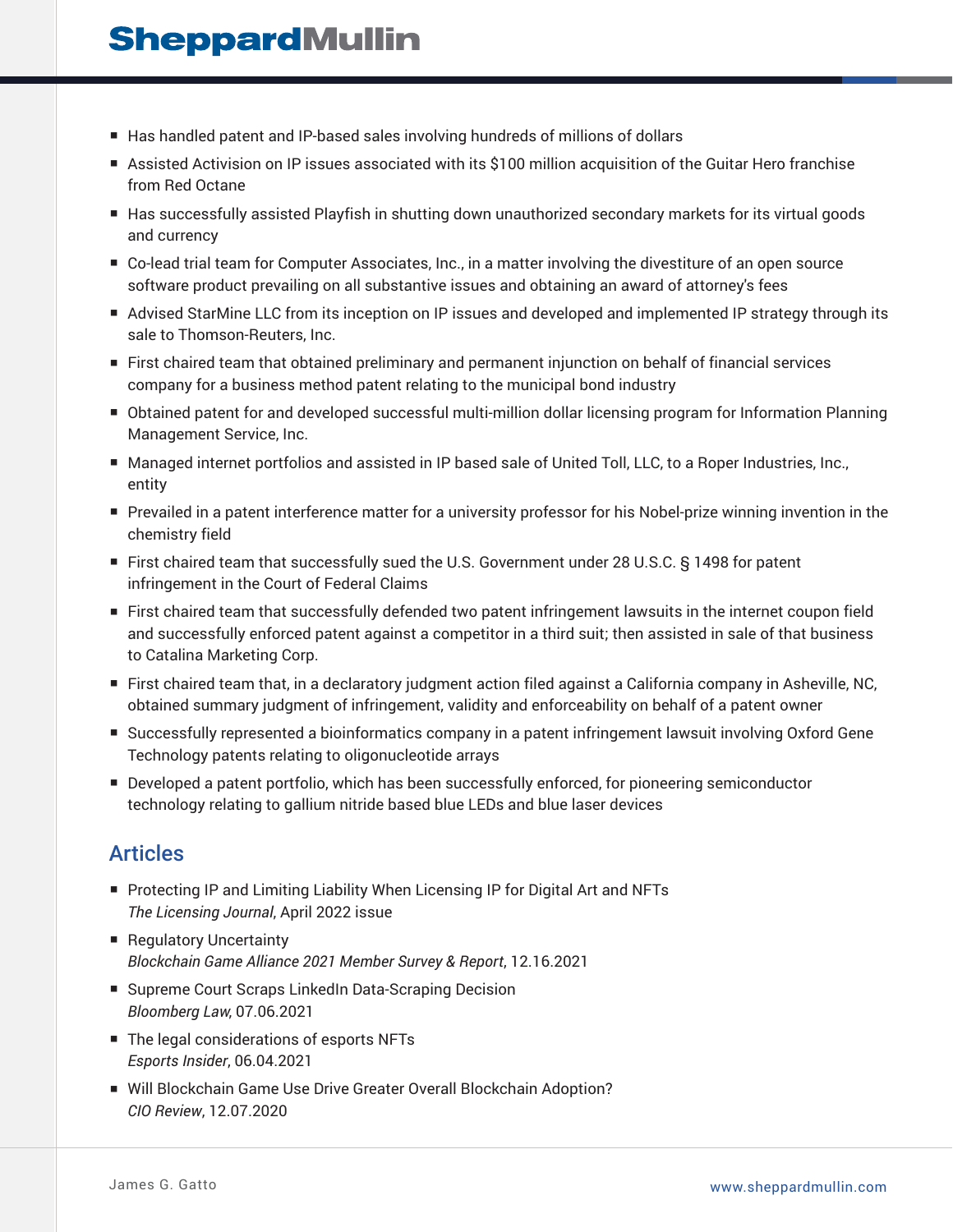- Controversial New Open Source License for Decentralized Apps Protects Users' Data and Cryptographic Keys *The Licensing Journal*, June/July 2020
- Open Source-ish! What Defines Open Source Licensing and Why it Matters to Businesses *The Licensing Journal* , 05.2020
- A Blow To Crypto Miners Disputing Local Energy Rates *Law360*, 04.10.2020
- Blockchain Tech has Numerous Applications for Defense *National Defense*, 12.2019
- Understanding Bitcoin and Virtual Currency *Lexis Practice Advisor*, 12.06.2019
- Gambling Laws Have Changed A Lot In The Past Year. Here's How. *PlayUSA*, 04.17.2019
- Not Every Open Source Cloud Has A Silver Lining *Law360*, 03.01.2019
- INSIGHT: Interstate Online Gambling Dealt Blow by DOJ Flip Flop on Wire Act *Bloomberg*, 02.14.2019
- Considering Blockchain In The Electricity Industry *Law360*, 11.07.2018
- 10 Lessons On Blockchain And Open-Source Licenses *Law360*, 11.01.2018
- Insight: How Blockchain Can Affect Health Care *Bloomberg Law*, 06.06.2018
- Open Source Software in M&A and Finance Transactions *Thomson Reuters*, 06.05.2018
- Patent Issues with Open Source Software (OSS) *Thomson Reuters*, 06.05.2018
- Open Source and SaaS *Thomson Reuters*, 06.05.2018
- Considerations for Developing Corporate Open Source Policies *Thomson Reuters*, 06.05.2018
- Potential Repercussions of the Big Fish Decision Extended play or game over? *Casino Journal*, 05.29.2018
- Virtual Advertising: Uncharted Legal Waters *Advertising Age*, 11.11.2016
- Alternative Fantasy Models Face Legal Scrutiny *Law360*, 10.31.2016
- Federal Circuit Is In Sync With Patent's Validity Under Section 101 *IPFrontline*, 09.21.2016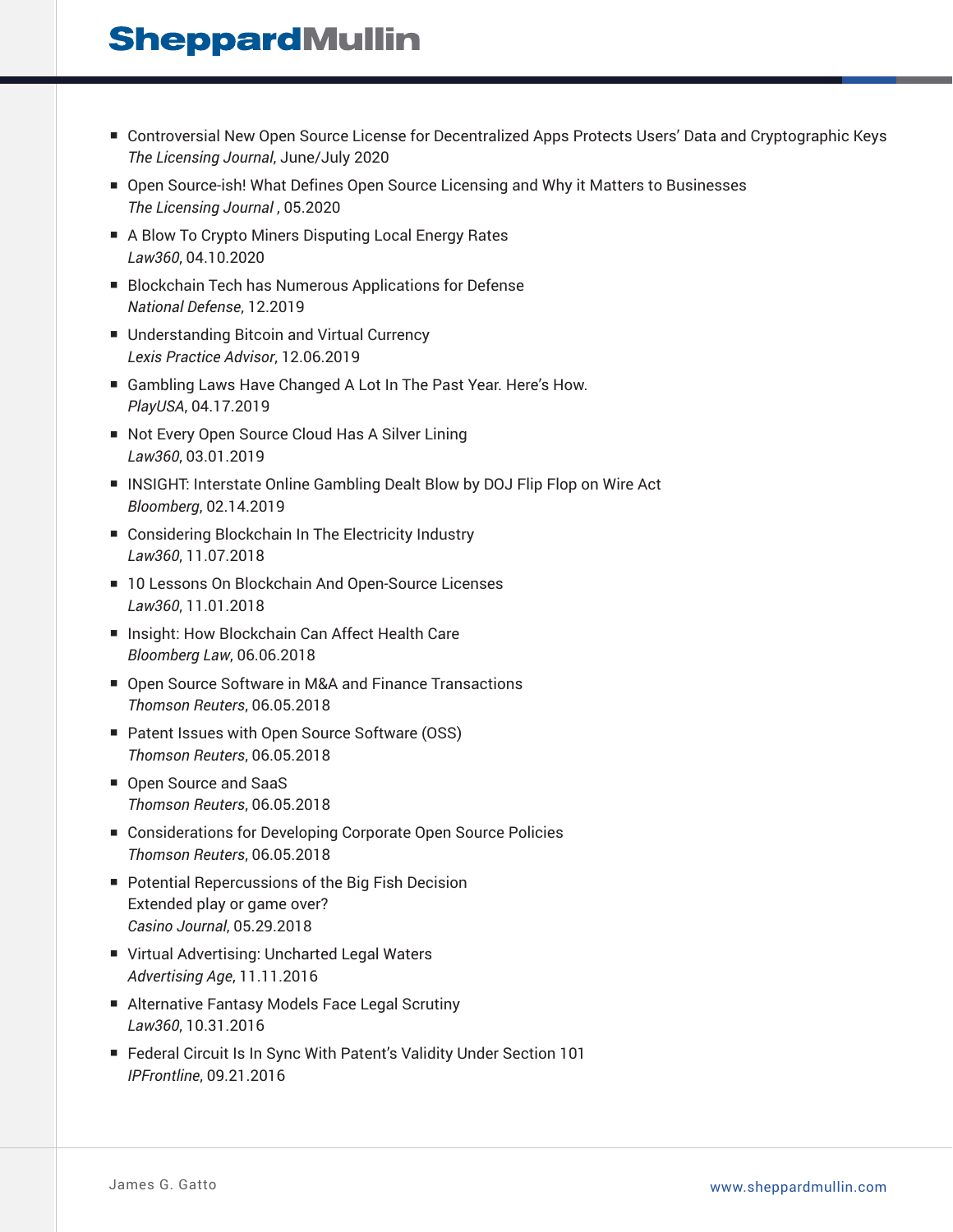- "Hospitality's Move to Mobile Raises Legal Risks" *HOTELS Magazine*, 09.13.2016
- 2 Courts Dismiss Class Actions Involving Virtual Casinos *Law360*, 12.01.2015
- "FTC Issues New Guidance for Mobile App Developers that Collect Location Data," *JD Supra*, February 2, 2015
- "Not So Silky Road," *JD Supra*, February 5, 2015
- "FinCEN Addresses Illegal Sports Betting," *JD Supra*, January 28, 2015
- "Court Finds Poker Game Management Patents Valid Under Section 101," *JD Supra*, November 17, 2014
- "Another Court Declares Terms of Service Provisions Unenforceable Are Yours?" *JD Supra*, November 6, 2014
- "IRS Issues Significant Convertible Virtual Currency Ruling Bitcoin Community Abuzz," JD Supra, March 28, 2014
- "More Fallout From Silk Road," JD Supra, January 28, 2014
- "Sacramento Kings Announce They Will Be The First Pro Sports Franchise to Accept Bitcoin," *JD Supra*, January 20, 2014
- "Taxation of Virtual Currencies," JD Supra, January 14, 2014
- "Does Bitcoin Violate the Stamp Payments Act?" JD Supra, January 10, 2014
- "Healthcare Gamification Regulation of Wellness Programs," *JD Supra*, August 28, 2013
- "FINCEN Virtual Currency Guidance," JD Supra, July 5, 2013
- "Money Laundering Through Virtual Currency Provider Shut Down," *JD Supra*, May 29, 2013
- "FINRA Levies \$9 Million Fine Against Financial Service Company Over Email Failures," *JD Supra*, May 22, 2013
- "Bitcoin Exchange Assets Seized," *JD Supra*, May 20, 2013
- "DMCA Saves YouTube...Again," *JD Supra*, April 19, 2013
- "Mobile Payments Infographic," *JD Supra*, April 17, 2013
- "SEC OKs Social Media Sites for Financial Disclosures," JD Supra, April 3, 2013
- "FINCEN Issues Virtual Currency Regulations," JD Supra, March 22, 2013
- "Who Wants Money for Mobile App Development?" *JD Supra*, February 4, 2013
- "Social Media Guidance for Financial Institutions," *JD Supra*, January 30, 2013
- "Will Australia Ban Non-Real Money Gambling Apps?" *JD Supra*, January 15, 2013
- "Virtual Goods, Gaming and the Trouble With Secondary Markets," *JD Supra*, January 2013
- "Make Sure Your Virtual Currency Doesn't Enter Illegal Gambling Territory," Paybefore Magazine, Fall 2012

### **Books**

- "Blockchain: A Prescription for Curing Ailments in the Healthcare Industry," *Health Law Handbook 2019 Edition*, Thomson Reuters, 2019
- Advisory Panel, *Blockchain, Virtual Currencies and ICOs Navigating the Legal Landscape, Wolters Kluwer, 2018*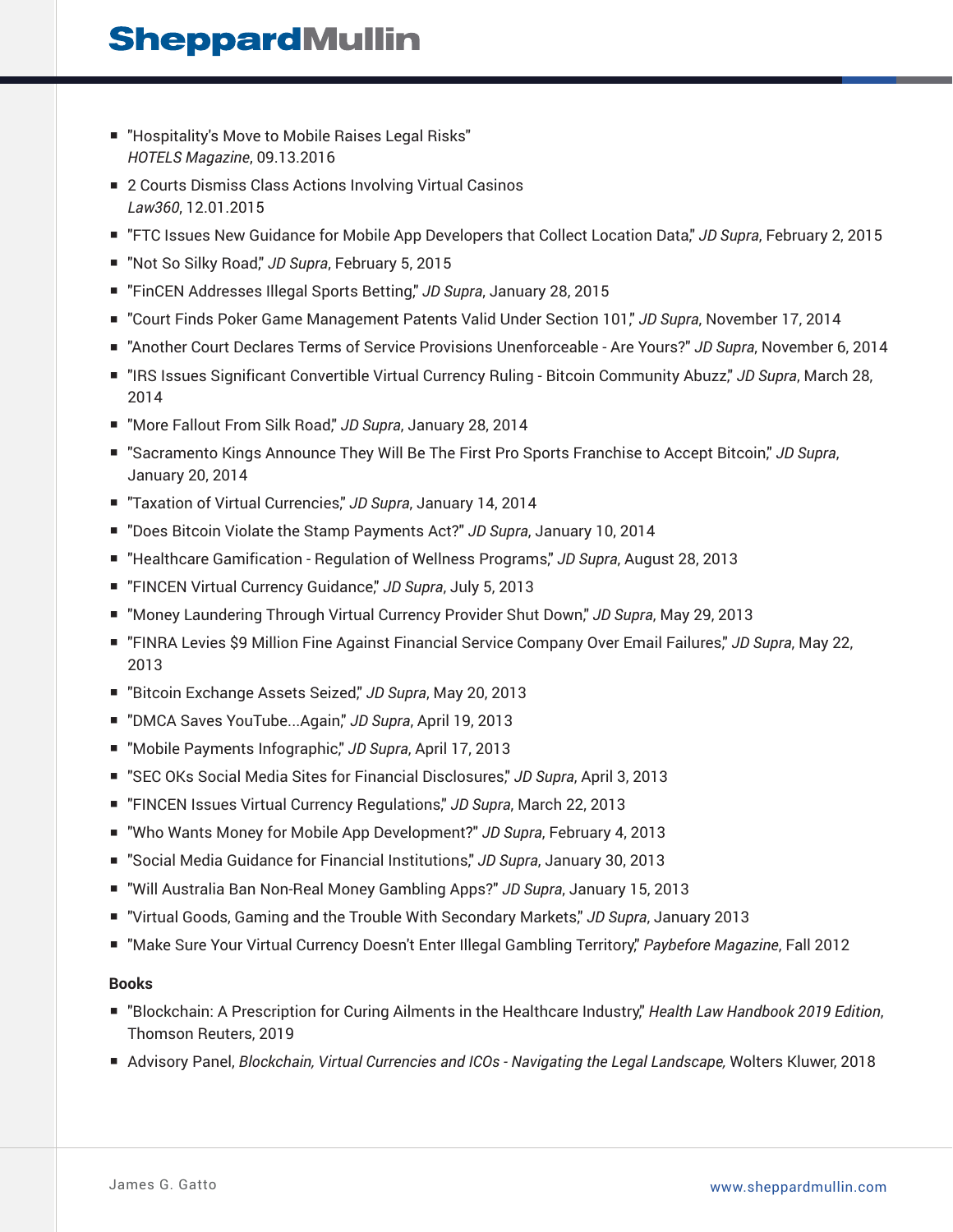#### **Advertising: Covering Your Ads Blog**

■ "Thinking of Jumping on the NFT Bandwagon – Are you Prepared?", April 19, 2022

#### **Global Trade Law Blog Posts**

■ "OFAC Enforcement Impacts NFTs: As Crypto Enforcement Ramps Up to Combat Ransomware, Robust Compliance is Key," November 16, 2021

#### **Art Law Blog Posts**

- "NFTs and Intellectual Property: What IP Owners and NFT Creators Need to Know," March 25, 2021
- "Protecting IP and Limiting Liability When Licensing IP for Digital Art and NFTs," March 24, 2021
- "Tokenized Art Legal Issues," February 25, 2021

#### **Energy Law Blog Posts**

- "Blockchain in the Electricity Industry: Six Items to Consider," March 30, 2020
- "Cryptocurrency Miners I"rate" At Energy Rate Decision," April 23, 2020

#### **Class Action Defense Strategy Blog Posts**

■ The Game Goes On: Sheppard Mullin Obtains Dismissal With Prejudice of Class Action Alleging Social Gaming Micro-transactions Constitute Illegal Gambling," February 8, 2016

#### **Consumer Finance and Fintech Blog**

■ "Governor Newsom Signs Blockchain Executive Order," May 5, 2022

#### **Law of the Ledger: Blockchain Law Blog Posts**

- "SEC Investigating Lack of Insider Trading Policies for NFT/Crypto Exchanges," June 15, 2022
- "DAO Liability and the bZx Class Action," June 15, 2022
- "Mythical Games Scores NFL License for Blockchain Video Game," June 3, 2022
- "Former NFT Marketplace Employee Charged with Insider Trading," June 1, 2022
- "Securities and Exchange Commission V. LBRY; Is Your Crypto Project Illegal?," May 31, 2022
- "Blockchain and Metaverse Legal Issues for the Government and Government Contractors," May 23, 2022
- "Uniswap and VC Backers Sued For Selling Unregistered Securities," April 18, 2022
- "When Does Cryptocurrency Mining Create a Taxable Event? IRS Does Not Clarify," March 28, 2022
- "President Biden Signs Executive Order Outlining Crypto Policy," March 9, 2022
- "US Crypto Regulatory Enforcement Ramps Up NFTs Now More in Focus," March 3, 2022
- "SEC Targets NFTs," March 3, 2022
- "Are You Well "Versed" in the Legal Issues with Metaverses?" February 28, 2022
- "NFT License Breakdown: Exploring Different Marketplaces and Associated License Issues," September 16, 2021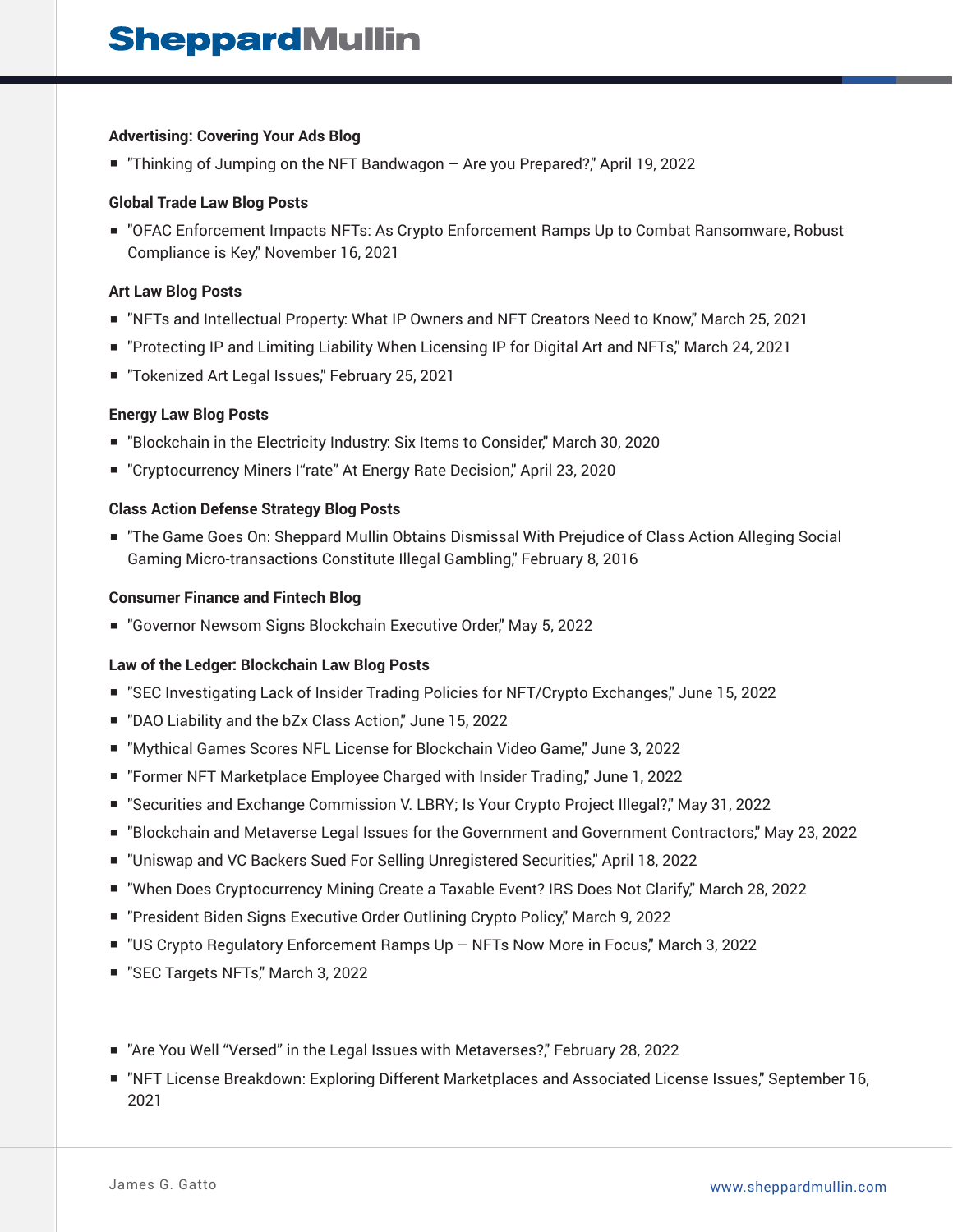- "The Legal Considerations of Esports NFTs," June 4, 2021
- "How to Successfully Obtain Blockchain Patents," February 25, 2021
- "Key Insights for Obtaining FinTech Patents," February 11, 2021
- "FinCEN Announces Intention to Require FBAR Reporting of Crypto Currency," January 28, 2021
- "Regulatory Approaches to the Tokenisation of Assets," January 27, 2021
- "Will Blockchain Game Use Drive Greater Overall Blockchain Adoption?" December 9, 2020
- "Fans Get Kick Out of FC Barcelona's Crypto-based Fan Token," June 23, 2020
- "Google Partners with Theta Labs as Validator Node," June 2, 2020
- "Powered by Blockchain," March 19, 2020
- "Azure Heroes Microsoft Partners With Enjin to Offer Crypto Collectible Rewards," December 10, 2019

■

■

■

"Joint Statement on Digital Assets from CFTC, SEC and FinCEN – a Warning to the Crypto Industry regarding Anti-Money Laundering and Countering the Financing of Terrorism Obligations," October 19, 2019

"Patent Attacks Against Open Source Intensify!" October 14, 2019

"CFTC Chairman Says Ether Is a Commodity," October 11, 2019

- "Open Source Software Policies Why You Need Them And What They Should Include," June 18, 2019
- "FinCEN We Will Identify Where Compliance Is Not Taking Place And Take Appropriate Action," May 14, 2019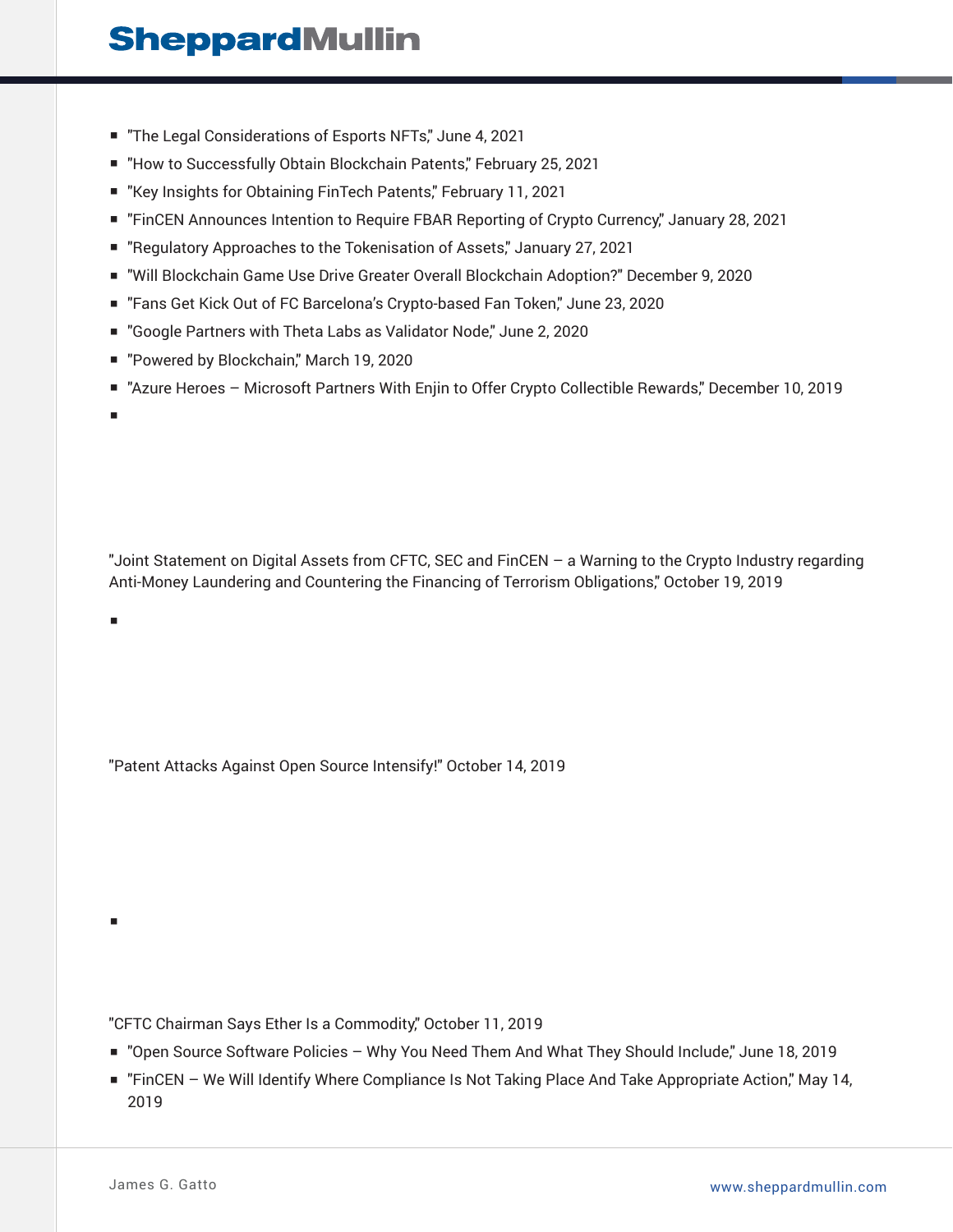- "FinCEN Updates Guidance on Crypto," May 10, 2019
- "Popular Open Source Software under Patent Attack," May 9, 2019
- "New Effort to Exempt Crypto Currency from Certain SEC, Tax and Other Regulatory Burdens," April 16, 2019
- "SEC Issues First No Action Letter on Crypto Tokens," April 9, 2019
- "Blockchain Games and Collectibles Patents and Other Legal Issues," March 19, 2019
- "Not Every (Open Source) Cloud Has a Silver Lining," March 5, 2019
- "HIMMS19 Conference Blockchain Symposium Recap," February 12, 2019
- "Smart Contract Developers Beware and Lawyer Up!" November 27, 2018
- "10 Things to Know About The Intersection of Blockchain Technology, Open Source Software, and Patents," October 30, 2018
- "Blockchain. Bringing A Chorus of Cheers to the Music Industry," October 1, 2018
- "The Blockchain-based Supply Chain Adoption Tipping Point?," September 27, 2018
- "Court Rules Cryptocurrencies Can Be Regulated By The CFTC As Commodities," August 24, 2018
- "10 FAQs About Blockchain and Life Sciences," August 21. 2018
- "Crypto-Collectibles Phenomena Continues as MLB Hopes for Home Run," August 13, 2018
- "SEC Blockchain and Crypto Update," August 6, 2018
- "Apple Updates Cryptocurrency Aspects of App Store Review Guidelines," August 2, 2018
- "SEC Declares Ether Is Not a Security," June 14, 2018
- "Open Source Software in M&A and Finance," June 5, 2018
- "Patent Issues with Open Source Software (OSS)," June 5, 2018
- "Open Source and SaaS," June 5, 2018
- "Considerations for Developing Corporate Open Source Policies," June 5, 2018
- "Recent Blockchain Patents of Note," May 23, 2018
- "How Crypto Token Function and Transferability Could Impact Classification as a Security," May 17, 2018
- "Legal Issues with Blockchain-Based Crypto Games and Collectibles," May 1, 2018
- "Drafting Effective Blockchain Patents," April 2, 2018

#### **Gaming and Esports Law Blog Posts**

- "The Legality of Loot Boxes: A Primer," November 30, 2020
- "Is Esports Betting Sports Betting in Iowa?" June 15, 2020

#### **Video Game Law Blog Posts**

■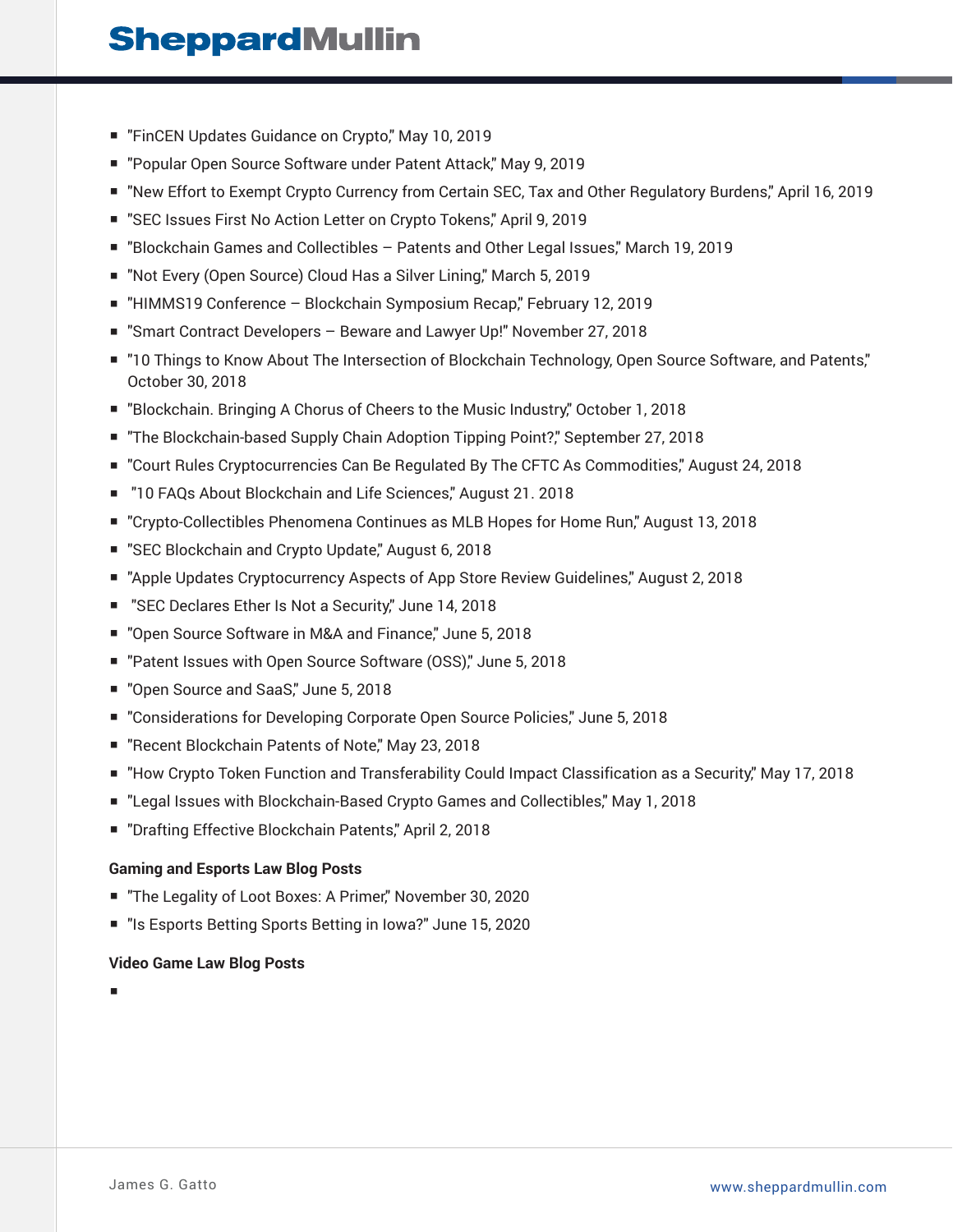"Laundering the Loot: Videogame Developer Valve Ends In-game Key Sales Because of Financial Criminal Activity," November 13, 2019

- "Federal Court "Discards" DOJ Interpretation Of Wire Act," June 4, 2019
- "What Game Companies Need to Know About FinCEN's Updated Guidance on Virtual Currency," May 10, 2018
- "Senator Wants to Ban Loot Boxes and Pay-to-Win Aimed at Kids," May 8, 2019
- "EU Objects to Game Companies Geo-blocking Video Games," April 12, 2019
- "DOJ Asserts Wire Act Opinion Doesn't Cover Lotteries," April 11, 2019
- "FTC Loot Box Workshop Announced," April 8, 2019
- "DOJ Sued Over its Reinterpretation of the Wire Act," February 19, 2019
- "DOJ Wire Act Update 90 Day Window for Compliance," January 17, 2019
- "DOJ Does High "Wire Act" Flip Flops on Legality of Online Gambling," January 16, 2019
- "All Bets are On! Gambling and Video Games," September 13, 2018
- "Is there a Unicorn Among ICO Issuers?" August 23, 2018
- "Churchill Downs Seeks En Banc Review of Big Fish Decision," May 15, 2018
- "Belgium Gaming Commission Loot Box Report Extends Beyond Game Companies to Licensors and Game Platforms," May 14, 2018
- "Belgium Threatens Criminal Prosecution Over Loot Boxes," May 10, 2018
- "The Game Goes On: Sheppard Mullin Obtains Dismissal With Prejudice of Class Action Alleging Social Gaming Micro-transactions Constitute Illegal Gambling," May 7, 2018
- "Korean FTC Issues Fines Over Loot Box Advertising," April 24, 2018
- "Social Game Site Excludes Washington Players; Gambling Commission Comments," April 6, 2018
- "Social Casino Game Found to Be Illegal Gambling," March 29, 2018
- "Patent Strategies for Cryptocurrencies and Blockchain Technology," January 16, 2018
- "Apple Requires Disclosure of Odds for Loot Boxes," December 21, 2017
- "SEC Takes \$15 Million Bite Out of an ICO," December 12, 2017
- "The Legality of Loot Boxes Update," November 30, 2017
- "CFTC Issues Primer on Virtual Currency, Virtual Tokens and ICOs," October 30, 2017
- "Are Loot Boxes An Illegal Gambling Mechanic?" October 24, 2017
- "PTAB Sheds Light On Video Game Patent Validity," October 23, 2017
- "Video Game Network Patent Found to Be Patent Eligible Not an Abstract Idea," September 14, 2017
- "China Halts ICOs," September 5, 2017
- "Cryptocurrency Traders Beware The Taxman Cometh!", August 29, 2017
- "SEC Issues Warning on Certain ICOs," August 28, 2017
- "SEC Declares That Initial Coin Offerings (ICOs) May Be Securities; Finds DAO a Security," July 27, 2017
- "Court Enjoins Milwaukee Over AR Location-based Game Ordinance," July 26, 2017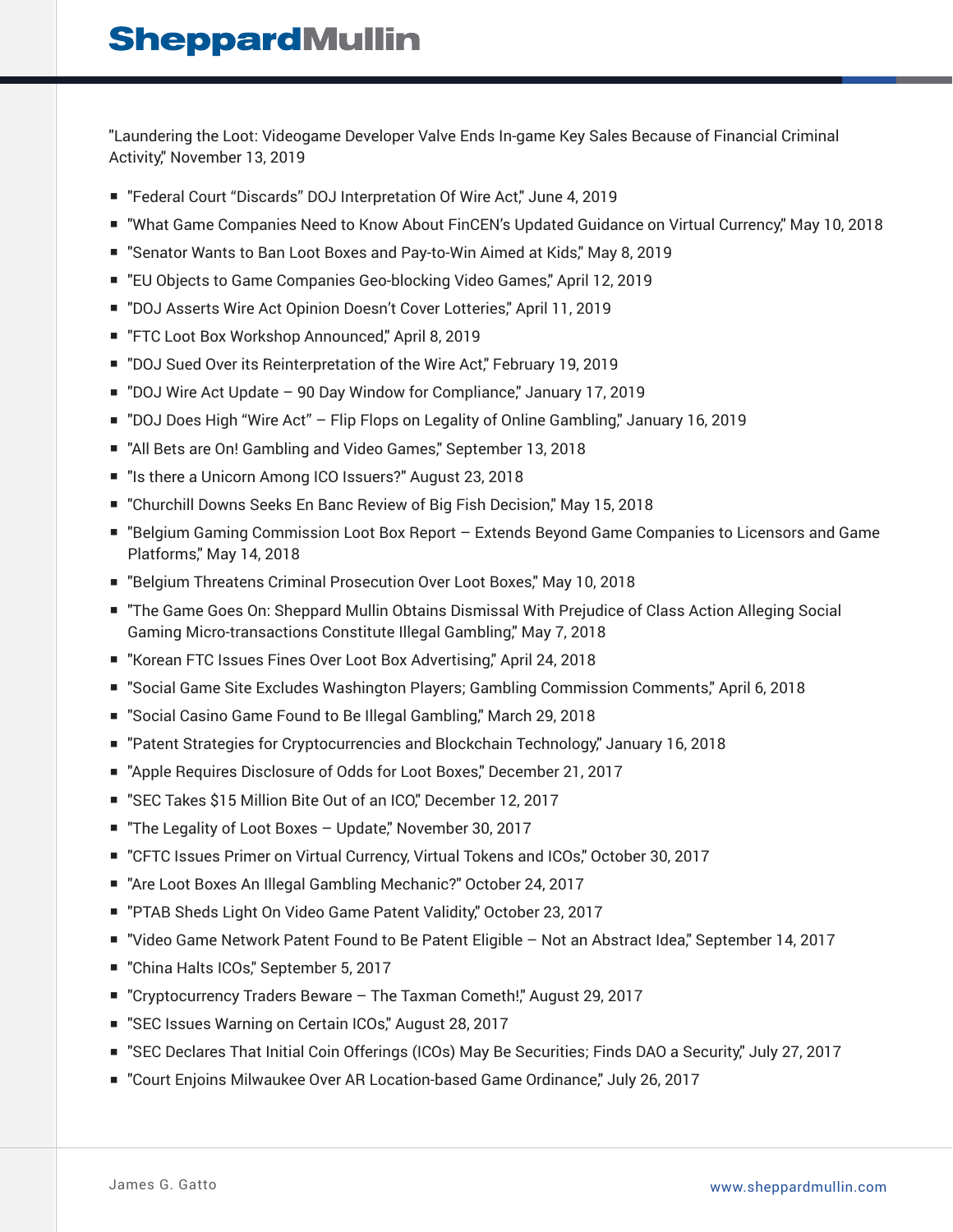- "New Hampshire Exempts Bitcoin from Money Transmitter Regulation," June 14, 2017
- "Nevada Passes Pro-blockchain Law,"June 13, 2017
- "100 Million Reasons For Open Source Compliance," May 19, 2017
- "Horseracing-based Fantasy Sports Game Found Illegal," May 17, 2017
- "Important Open Source Ruling Confirms Enforceability of Dual-Licensing and Breach of GPL for Failing to Distribute Source Code," May 15, 2017
- "AR Game Maker Launches First Amendment Challenge," April 24, 2017
- "Don't Game Your Players with False Advertising," February 15, 2017
- "Don't Lose Your DMCA Safe Harbor Protection!," November 15, 2016
- "Fantasy Stock Picking Contest Deemed by SEC to be Illegal Security-based Swaps," October 21, 2016
- "New Challenge to Daily Fantasy Sports in New York," October 10, 2016
- "Virtual Porn Real Patent Lawsuit," September 23, 2016
- "Federal Circuit is In Sync with Patent's Validity Under Section 101," September 15, 2016
- "New York Issues DFS Permits," August, 23, 2016
- "Massachusetts Becomes Ninth State to Legalize Daily Fantasy Sports," August 17, 2016
- "New York Daily Fantasy Law Passed But Will it Stick?" August 16, 2016
- "Compilation of Public Data Can be Trade Secret," August 12, 2016
- "LinkedIn Has Beef With Data Scraping Bots," August 11, 2016
- "NJ Gets Shut-out on Sports Betting," August 10, 2016
- "New York Legalizes Daily Fantasy Sports," August 8, 2016
- "Pokémon Go...es To Court!," August 3, 2016
- "The New Face of eSports Venues?" March 25, 2016
- "DraftKings and FanDuel to Suspend Activity in New York, Effective Immediately," March 22, 2016
- "Daily Fantasy Sports is Legalized....At least in Virginia!" March 8, 2016
- "Daily Fantasy Sports Update DraftKings Sues Texas AG; Activity in GA and IN," March 7, 2016
- "Virginia Passage of Fantasy Sports Law Appears Imminent; PA, NY and MD Bills in the Works," February 26, 2016
- "The Game Goes On: Sheppard Mullin Obtains Dismissal With Prejudice of Class Action Alleging Social Gaming Micro-transactions Constitute Illegal Gambling," February 8, 2016
- "Rhode Island AG says Fantasy Sports is Legal but Should Be Regulated," February 5, 2016
- "Sweet Home Alabama for Daily Fantasy?" February 3, 2016
- "No Southern Hospitality for Daily Fantasy Sports in Mississippi," February 3, 2016
- "Hawaii is No Paradise for Daily Fantasy Sports Skill Measured by Average Players, not Experts," February 1, 2016
- "Texas AG Hits Deep in the Heart of DFS," January 19, 2016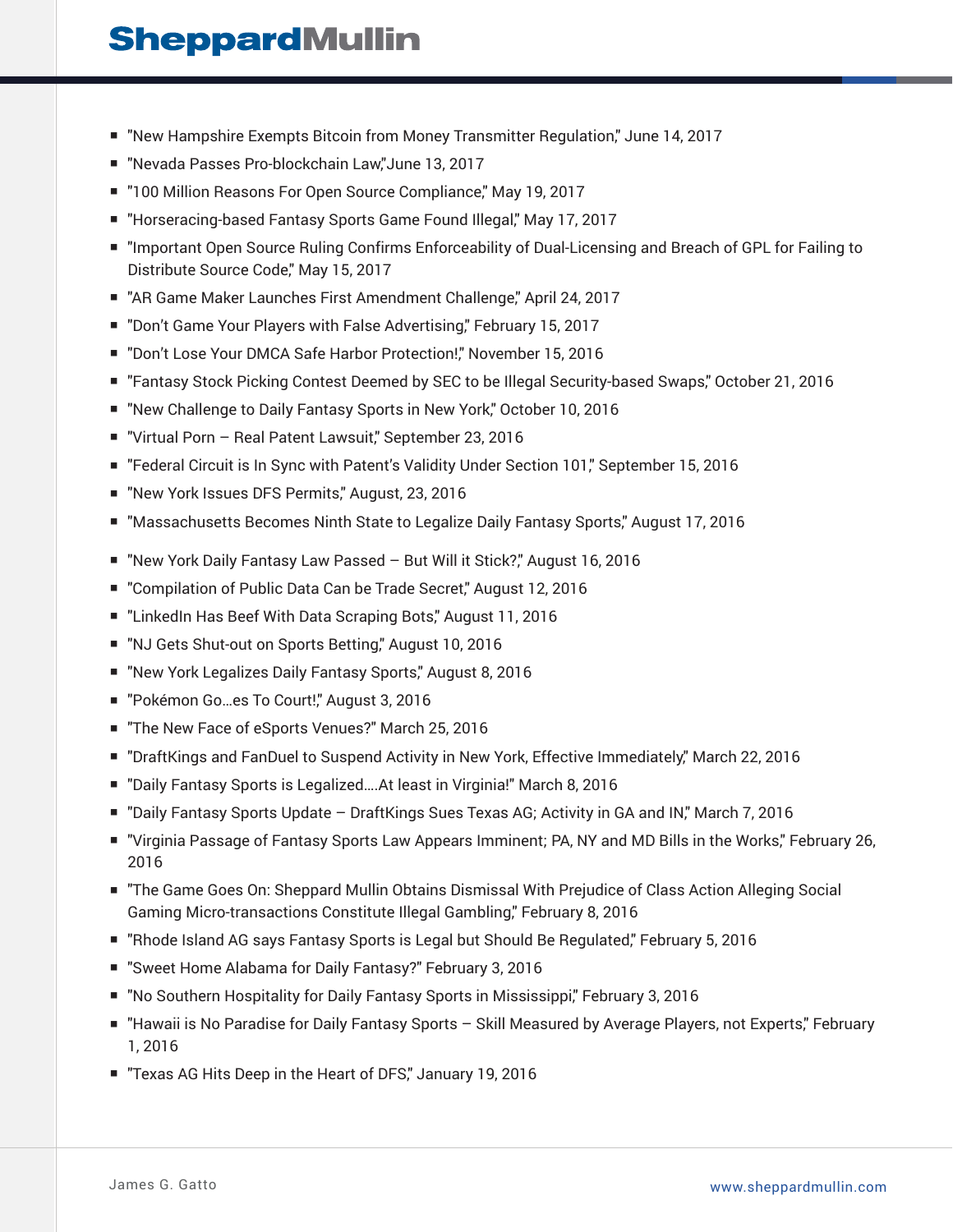- "Serious Games Require Serious Attention to Marketing Statements," January 6, 2016
- "Daily Fantasy Legal Score: NYAG 1; DFS Operators 1," December 11, 2015
- "New York Court Sacks Daily Fantasy Sports," December 11, 2015
- "New Fantasy Lawsuit A Horse of Another Color?" December 7, 2015
- "NY Daily Fantasy Sports Case May Not Be Decided Solely on Whether DFS is Skill or Chance," December 4, 2015
- "Court Rules Virtual Currency Casino Not Illegal Gambling Despite Secondary Market," November 16, 2015
- "New York Sacks Daily Fantasy Sports; Gives Pass to Traditional Fantasy Sports," November 12, 2015
- "Illinois Takes Consumer-Friendly Approach to Daily Fantasy Sports Regulation," October 27, 2015
- "Nevada Shuts Down Unlicensed Daily Fantasy Sports," October 16, 2015
- "Massachusetts Joins List of States Reviewing Daily Fantasy Sports," September 18, 2015
- "Fantasy Sports Regulatory Climate Sunny with a Chance of Clouds," September 2, 2015

### **Healthcare Law Blog Posts**

- "HIMSS19 Kicks-Off Addressing Leading Topics in Healthcare Information Technology," February 13, 2019
- "How Blockchain Technology Brings Value to Healthcare," February 8, 2019
- "The Synaptic Health Alliance: A Look at how Blockchain Technology Could Improve Provider Data Quality," January 31, 2019

#### **Intellectual Property Law Blog Posts**

- "Forum Selection Clause Can Preclude PTO Validity Challenges," March 8, 2022
- ■

"Artificial Intelligence (AI) Patents – Will the Patent Office Change the Rules?," January 7, 2020

#### **Presentations**

- "Legal Issues with Social Games, eSports, and Fantasy Sports," September 2015
- "Intellectual Property Protection & Licensing Strategies for Small Business," September 2015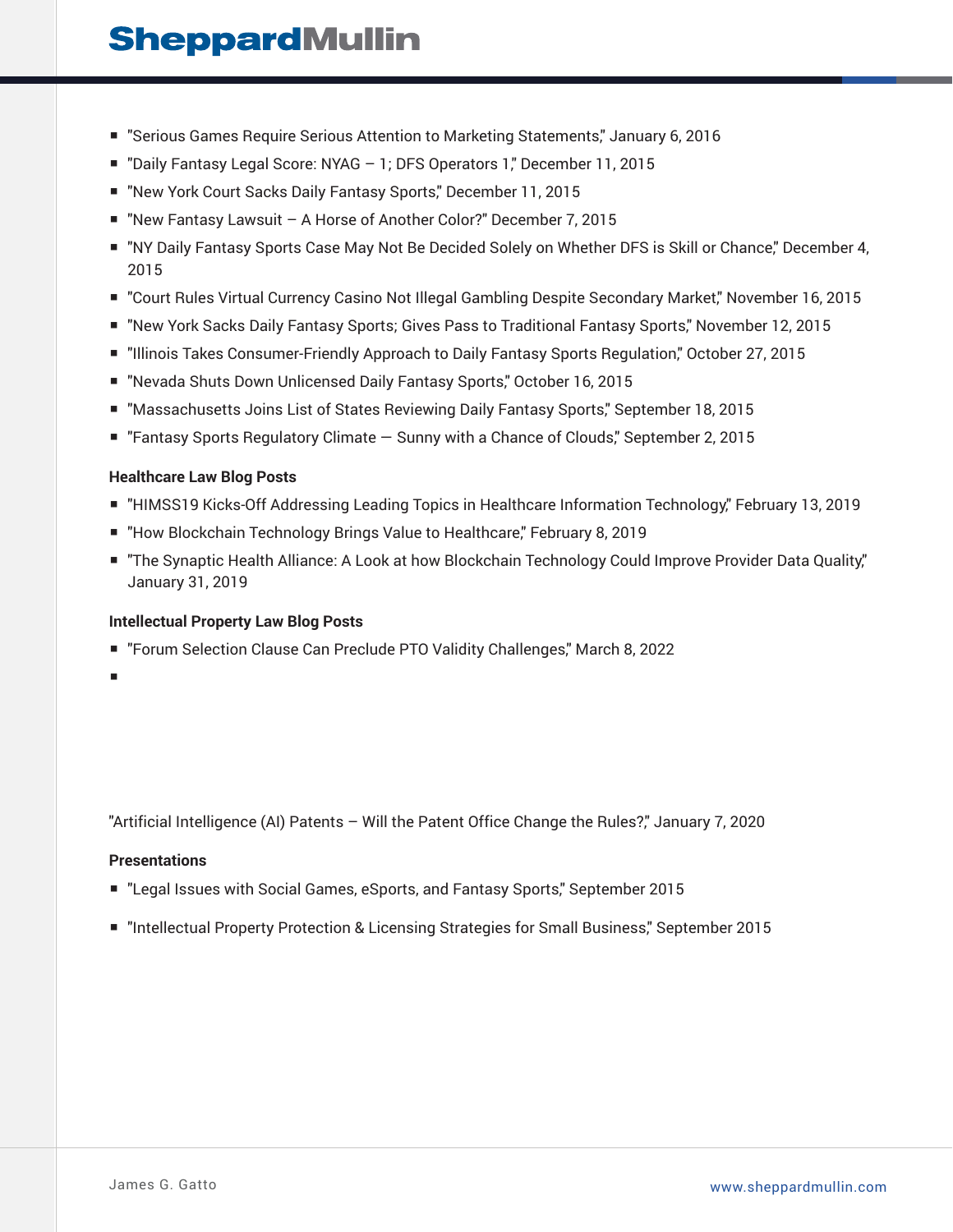### Books

Handbook of Blockchain Law: A Guide to Understanding and Resolving the Legal Challenges of Blockchain **Technology** 07.16.2020

### Media Mentions

FinCEN No-Action Plan May Spur Crypto Innovation, In Theory *Law360*, 06.15.2022

How the metaverse will impact governance, privacy, fraud, identity, and more *VentureBeat*, 01.26.2022

Blockchain Game Alliance: NFT games generated \$2.32B in Q3 *VentureBeat*, 12.16.2021

Sheppard Mullin, Smith Anderson Guide NovaQuest Buy of CoreRx *Bloomberg Law*, 01.22.2021

An Interview with James Gatto, Blockchain Technology and Digital Assets Attorney at Sheppard Mullin's Washington, D.C. Office *Georgetown Technology Law Technology Review*, 03.2020

A Conversation with James Gatto *San Diego Blockchain Forum*, 01.24.2020

Agencies, Firms Explore Applications for Blockchain Tech *ExecutiveBiz*, 12.12.2019

Court OKs Copyright for Banana Costume's Artistic Features (1) *Bloomberg Law*, 08.01.2019

You've Heard of Bitcoin, But What Do You Really Know About Blockchain? IEEE local groups help demystify the technology *IEEE Spectrum*, 06.25.2019

The Tate Chronicles: James Gatto on Blockchain Technology and Digital Currency *HealthcareNOW Radio*, 05.05.2019

FLIR Fires Up More M&A *The Deal*, 02.12.2019

Legal Compliance, Patents, and Smart Contracts – Interview With Law Firm Sheppard Mullin's Blockchain Team Leader Jim Gatto shares his views about legal compliance in blockchain start-ups, patent applications, intellectual property, and more. *Blokt*, 12.13.2018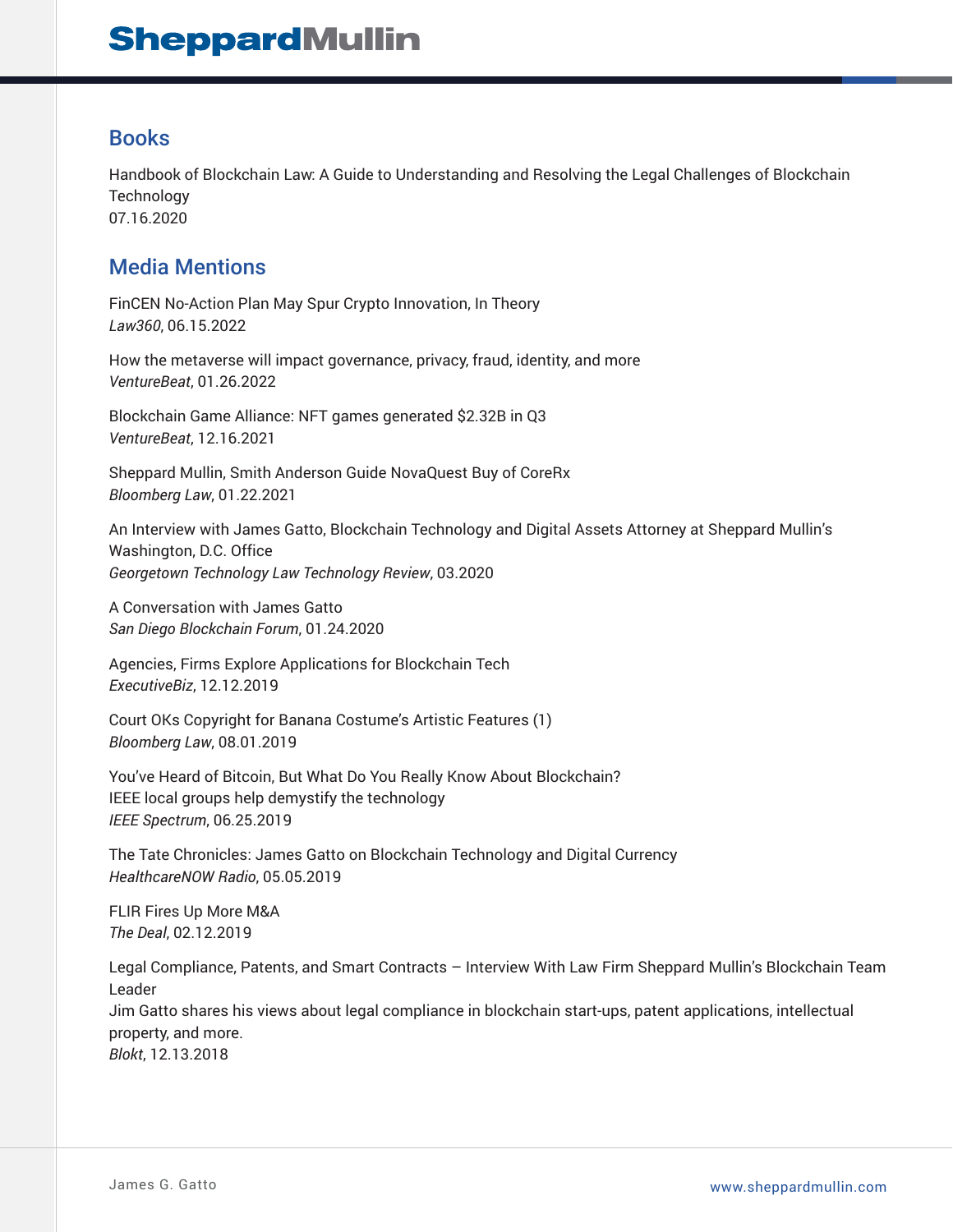US Social Gaming Sector Rattled by Washington Court Ruling *iGaming Times*, 05.2018

Sheppard Mullin's Jim Gatto On Online Video Gaming Law and Risk *Panopticon Laboratories*, 04.17.2017

Invest Time, Add Positive Energy And Give Back *Lawline*, 03.16.2017

How to Make Real Money From Virtual Things *Inc. Magazine*, 02.2017

Mmo Lockboxes, Keys, And Booster Packs: Gambling Or Gaming? *Massivelyop*, 01.17.2017

Daily Fantasy Legalization Gains Speed But Hurdles Ahead *Law360*, 08.23.2016

Sports Betting In Hands Of Congress After Court Fight Fails *Law360*, 08.19.2016

Sheppard Mullin Lures 3 Pillsbury IP and Tech Partners *Law360*, 06.16.2015

Video: Managing Legal Risk in Gamification 01.20.2011

### Speaking Engagements

Panelist, DCentral Conference, NFT Law Power Panel, December 13, 2021

Moderator, NFTCON, "The Intersection of NFTs and Intellectual Property," October 14, 2021

Panelist, Game On! Summit, "Covering Your Digital Assets: Intellectual Property Rights and Gaming," September 29, 2021

Speaker, "Season 1, Episode 3: NFTs - Keeping it Legal! (ft. Jim Gatto)," August 20, 2021

Speaker, The Global NFT Summit, "NFTs — Keeping it Legal and Staying Compliant," July 29, 2021

Speaker, Virtual Reality Location-based Entertainment Summit, "Legal Issues to Consider in a COVID-19 World," October 15, 2020

Speaker, "Webinar on Blockchain Games, Collectibles and Markets — Keeping it Legal," Webinar, May 15, 2020

Speaker, "Using Blockchain Technologies to Streamline Contract and Supply Chain Management," Webinar, December 10, 2019

Speaker, "Overview of Cryptocurrency and Blockchain Technology," New York State Bar Association Business Law Section Fall Meeting, New York, New York, November 19, 2019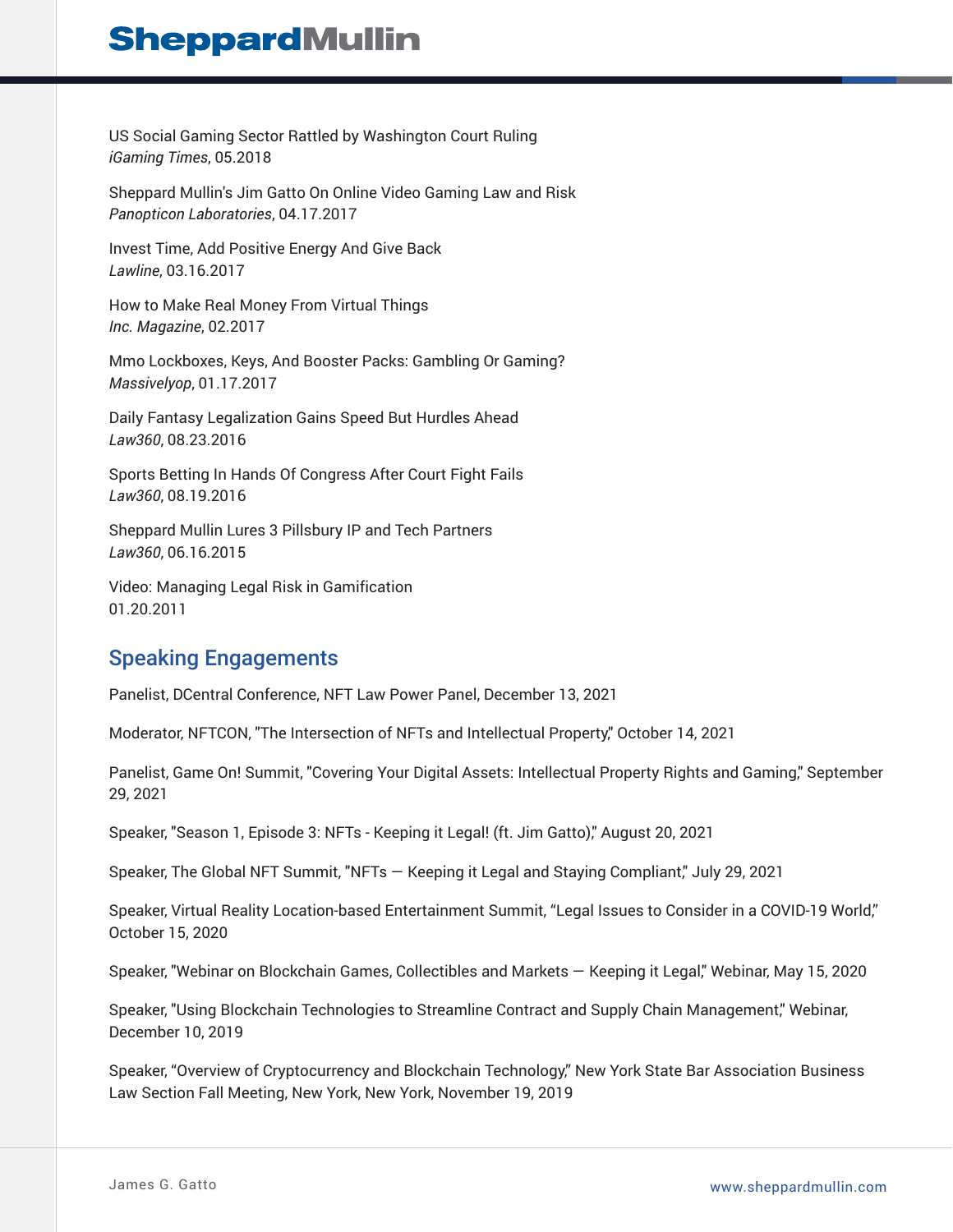Speaker, "Blockchain Applications in the Digitization of Transport," The World Bank, Washington, D.C., October 3, 2019

Speaker, "Emerging Health Technology: Privacy and Data Protection in the Age of Digital Healthcare," VA Privacy Symposium, Webinar, September 19, 2019

"San Diego Blockchain Legal Forum," San Diego, California, June 19, 2019

Keynote Speaker, "The Big Picture: A Macro Perspective on Cryptocurrency and Blockchain," IEEE San Diego Blockchain Legal Forum, June 19, 2019

"Blockchain Music & Media," San Francisco, California, June 18, 2019

"CryptoMondays: What's so Stable about cryptocurrencies," San Francisco, California, June 17, 2019

"Blockchain-Based Securitization of Non-Liquid Assets - What You Need to Know," New York, New York, May 13, 2019

"Retail's Top 5 Legal Trends & Issues Webinar," May 9, 2019

"LA Games Conference," Los Angeles, California, May 7, 2019

Speaker, "Keeping Cryptogames, Gambling Issues and IP Legal," Crypto Games Conference, Minsk, Belarus, April 25, 2019

"Business Center for International Understanding Blockchain and Cloud Storage Forum," Washington, D.C., April 11, 2019

"Get Smart on the Law of Smart Contracts," Webinar, April 3, 2019

Speaker, "Venezuela: Cryptocurrency, Sanctions and the Current Legal Climate," D.C. Bar, March 26, 2019

"Crypto Games & Digital Collectibles," San Francisco, California, March 18, 2019

"Blockchain for International Trade and Supply Chain Logistics – Business Opportunities and Legal Concerns," March 13, 2019

"Manhattan College Blockchain Forum," New York, February 7, 2019

"The Business Opportunities and Legal Risks with Blockchain – What You Need to Know," November 29, 2018

Speaker, "Open Source Software: Guidance for Corporate and Technology Counsel on Mitigating Legal and Security Risks," Stafford Webinars, October 12, 2017

Speaker, "Serious Play Conference," George Mason University, July 18-20, 2017

Speaker, Blockchain Webinar, March 15, 2017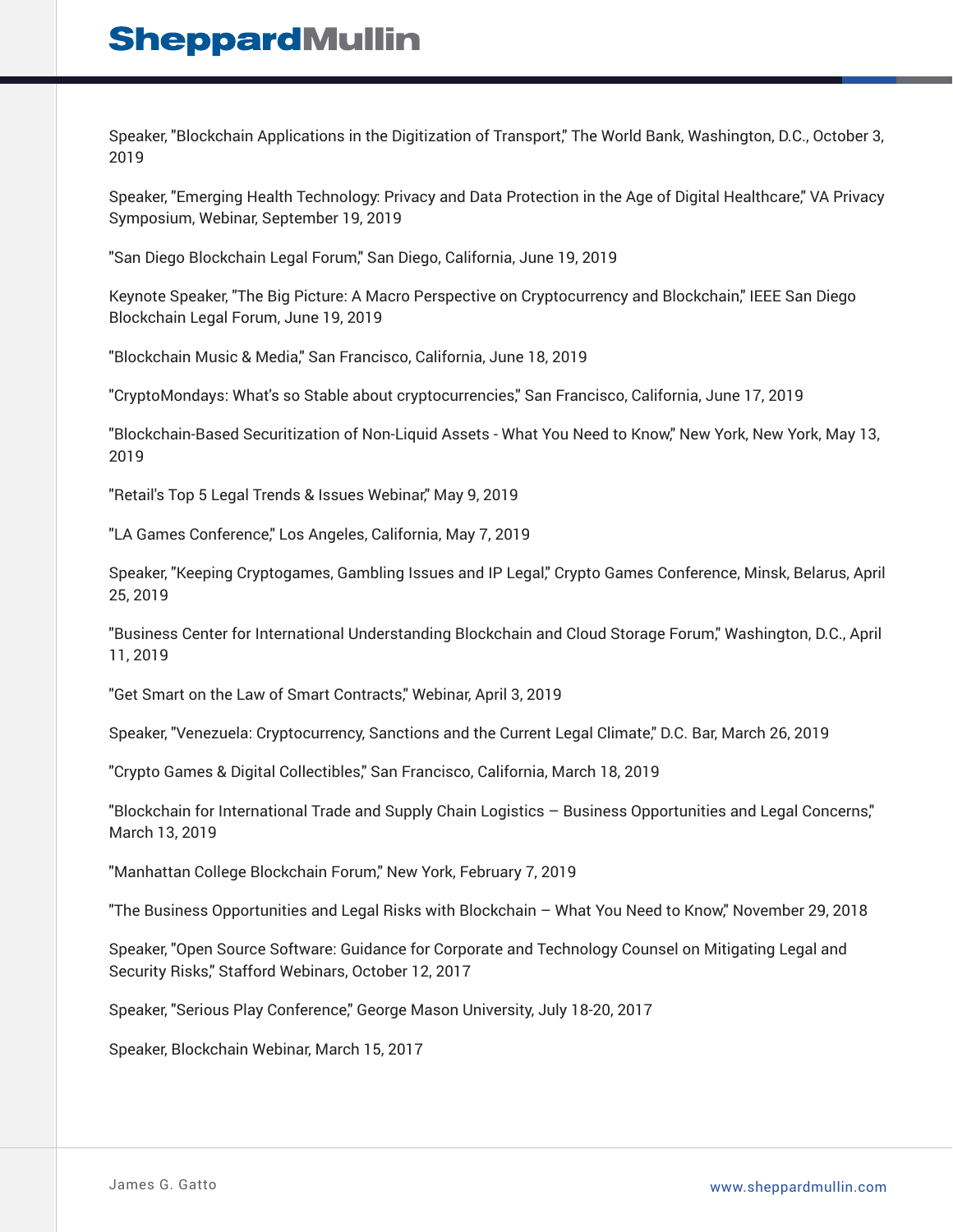Speaker, Game Developers Conference/ GDC Seminar & Reception, San Francisco, California, February 27, 2017

Panelist, Fourth Annual Sports & Entertainment Law Journal Symposium, Presented by ASU, Phoenix, Arizona, November 12, 2016

Speaker, "Liability Issues in Virtual and Augmented Reality," Law Seminars International's Game Technology Conference, Seattle, Washington, October 13-14 2016

Speaker, "Virtual Reality Year in Review!" Presented by YetiZen, December 1, 2015

Panelist, "Intellectual Property & Licensing Strategies for Small Businesses WEBINAR," Center for Innovative Technology, September 10, 2015

Speaker, "The Critical Difference between eSports and Other Video Games," eSports Conference San Francisco, September 9, 2015

Speaker, "Don't gamble with your Business Model: Cutting edge legal issues and potential regulatory enforcements for social gaming, eSports and fantasy sports," Gaming NOW Summit Las Vegas, September 2, 2015

Speaker, "The Interface Evolves – Sensory Gaming Platforms," NeuroGaming Conference & Expo 2015, May 6, 2015

Speaker, "Intellectual Property Strategy for Games," Pillsbury panel discussion, February 25, 2015

Speaker, "Overview of Legal Issues with mHealth," mHealth Applications Legal Issues, February 10, 2015

Speaker, "All About Apps: Designing for Engagement & Compliance," mHealth Summit, December 10, 2014

Speaker, "Gamblification," Game Business and Legal Affairs 2014, May 19, 2014

Speaker, "The Interface Evolves – Sensory Gaming Platforms," NeuroGaming 2014 Conference & Expo, May 7, 2014

"The Real Issues with Virtual Currency," Pillsbury webinar, April 22, 2014

Speaker, "New Ideas in Bitcoin," Inside Bitcoins, April 7, 2014

Speaker, "Gamblification! Interaction between Social Games and Online Gambling," Social Gambling & Gaming Summit, December 10, 2013

"Gamblification: Gaming and Gambling Partnerships," Gamer Technology Law Conference, October 7, 2013

Speaker, "Know When to Hold 'Em," PLI's Technology and Entertainment Convergence 2013: Hot Business and Legal Issues in "Technotainment" San Francisco, California, September 18, 2013, and New York, New York, October 3, 2013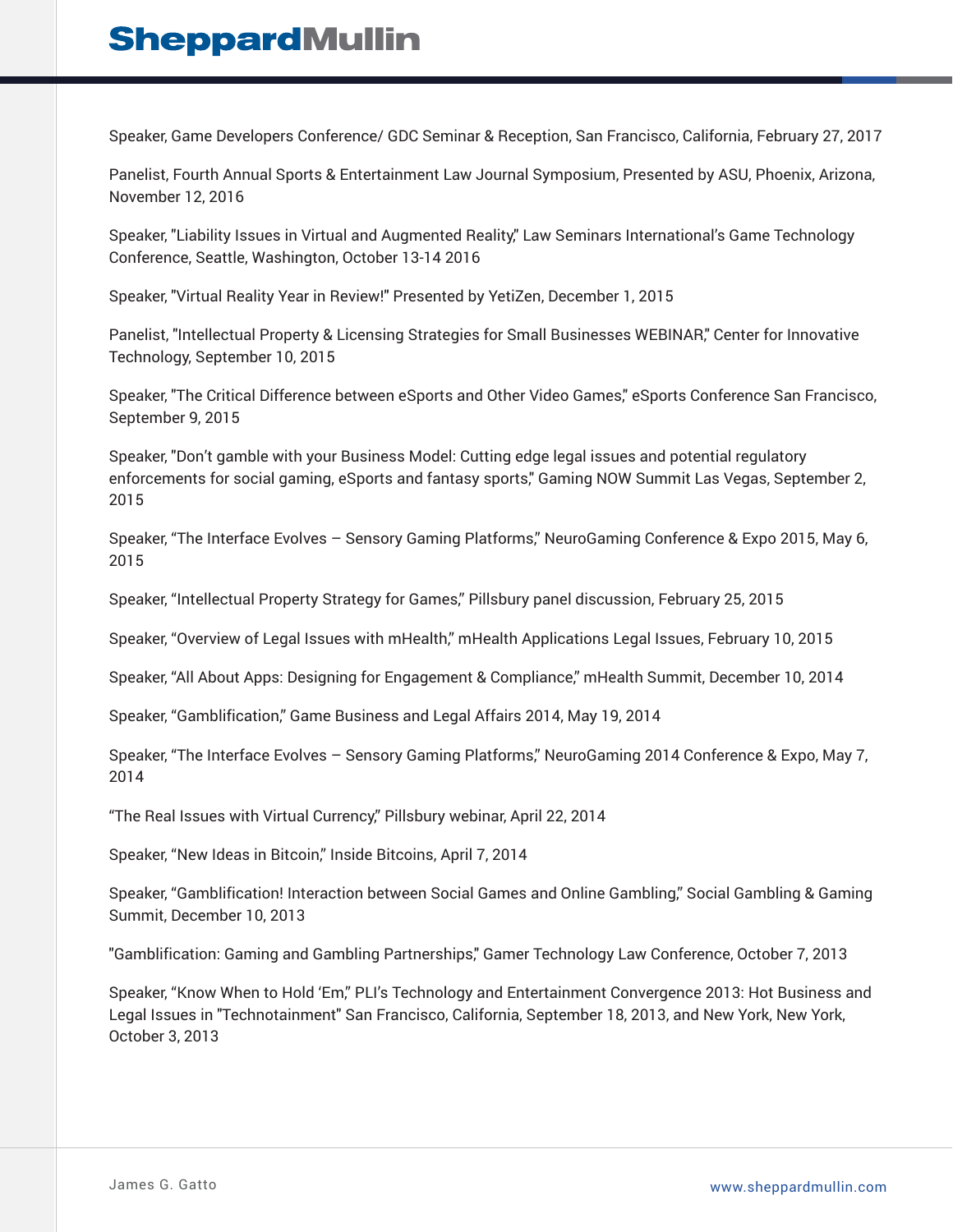"Discussion of Due Diligence," Panel Discussion, The Power of Angel Investing Seminar, Northern Virginia Technology Council, Ashburn, Virginia, July 11, 2013

Speaker, gsummitX - Gamification, Washington, D.C., June 5, 2013

Moderator, "Gamblification! Interaction between Social Games and Online Gambling," American Bar Association Forum on the Entertainment & Sports Industries, June 10, 2013

Speaker, Social Media & Games Committee meeting and interactive workshop, 2013 World Technology Law Conference & Annual Meeting, May 3, 2013

Moderator, "The Next Interface – Sensory Gaming Platforms," NeuroGaming Conference & Expo, May 1, 2013

Speaker, "Clarifying the blurred legal boundaries between various forms of social, virtual currency, prediction, sweepstakes and other forms of gaming – what you can and can't do," Social Casino Summit San Francisco 2013, April 25, 2013

Speaker, "Gamblification: Legal Concerns," GSummit San Francisco 2013, April 18, 2013

Speaker, "Rigging the Mobile Game Deck," Casino Gaming, February 26, 2013

Speaker, "Viva Las Vegas - Monetization 3.0: Opportunities in Online Casinos and Gambling for Games and Media Companies," Games Summit at 2013 International CES, January 10, 2013

"Role of Patents in Business and the Impact of the America Invents Act," Practising Law Institute Law Audio Webcast, November 5, 2012

"Gamblification! Legal Issues Relating to the use of Gambling Mechanics for Non-Gambling Purposes," 2012 ITechLaw European Conference, October 11, 2012

Moderator, "Can Social Games be Monetised through Gambling," Social Gaming and Virtual Goods World, December 7, 2011

"Obeying the Law in a Virtual World," Social Gaming and Virtual Goods World, December 6, 2011

"Not Just Fun and Games: The Legal and Privacy Implications of Virtual Currency," Pillsbury webinar, October 24, 2011

"Derivative works based on open source," AIPLA Annual Meeting with Joint Committee Meeting ECLC and Diversity in IP Law, October 21, 2011

"Mobile and Handheld Device Gaming: Regulatory Update for Location-Based Gaming," LSI Gamer Technology Law Conference, October 3, 2011

"Top 10 Social Media Legal Issues: What Every Lawyer Should Know," MCLE Marathon, September 27, 2011

"Social Media for Nonprofits & Associations," WMACCA Nonprofit Series, May 26, 2011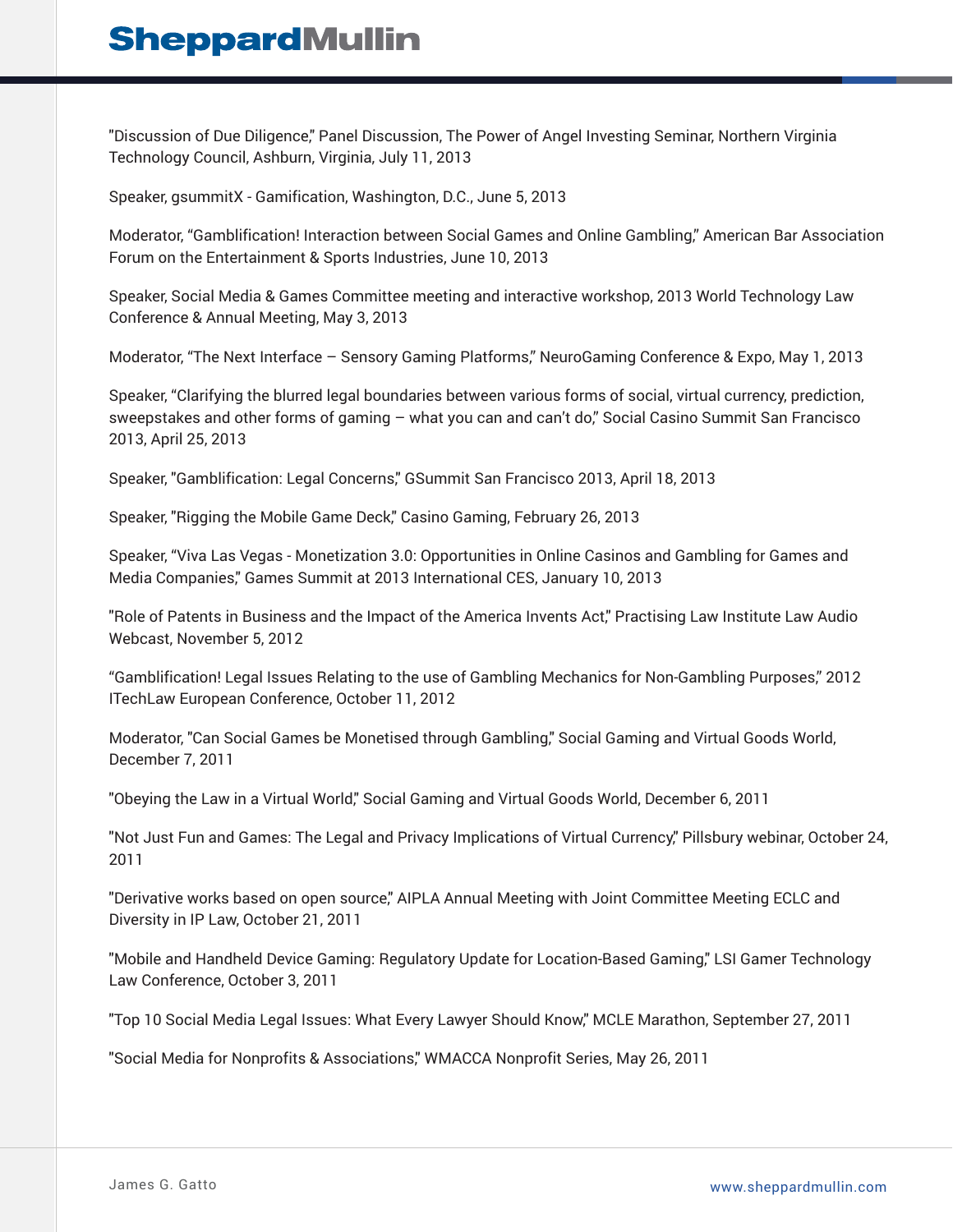"Social Media for Nonprofits: Leveraging the Opportunities and Avoiding the Legal Pitfalls," The Kreeger Museum, April 14, 2011

Webinar: "Top Social Media Legal Issues," March 22, 2011

"Legal Issues in Gamification," Engage! Expo New York, February 15, 2011

"Social Media & Location-based Services: New Risks," Webinar, February 2, 2011

"Top Legal Issues in Gamification," The Gamification Summit, January 19, 2011

"Overview of Legal Issues with Virtual Currencies," Virtual Goods World – Europe, November 16, 2010

"Legal Issues with Virtual Worlds, Virtual Goods and Virtual Currencies," PLI Technology and Entertainment Convergence 2010: Hot Business and Legal Issues in "Technotainment," San Francisco, September 22, 2010

"Virtual Worlds in Government Contracting," Pillsbury's Northern Virginia office, June 8, 2010

"ABCs of Social Gaming," Pillsbury's Silicon Valley office, June 1, 2010

"Top Legal and Business Issues with Virtual Worlds," Engage Expo New York, February 16, 2010

"Top Legal and Business Issues with Virtual Worlds," Engage Expo California, September 23, 2009

"Intersecting Interests: Virtual Worlds and the Law," Metanomics stage in Second Life, May 20, 2009

"What Actual Companies Need to Know About Virtual Worlds," Pillsbury MCLE Marathon, Houston, May 18, 2009

"Virtual Worlds," 2009 ITechLaw Annual Meeting, Seattle, Washington, May 14, 2009

"Overview of Business and Legal Issues with Virtual Worlds," Pillsbury Northern Virginia, May 12, 2009

"What Actual Companies Need to Know About Virtual Worlds," Pillsbury MCLE Marathon, Northern Virginia, April 28, 2009

"What Actual Companies Need to Know About Virtual Worlds," Pillsbury MCLE Marathon, New York, New York, February 19, 2009

"Do You Truly Own What You Are Licensing? What Every Licensor and Licensee Needs to Know About Open Source Code," Advanced Forum on Technology Licensing Agreements, ACI, April 29, 2008

Presenter, "Business Aspect of Patents: A Primer for the Non-Patent Lawyer," CLE Marathon hosted by Pillsbury, New York, New York, April 10, 2008

"Overlooked Intellectual Property Issues: Avoiding Pitfalls that Impact Commercialization," USIC (United States Industry Coalition), Arlington, Virginia, March 5, 2008

"Significant Recent Events in the Open Source World," Open Source Seminar, McLean, Virginia, January 10, 2008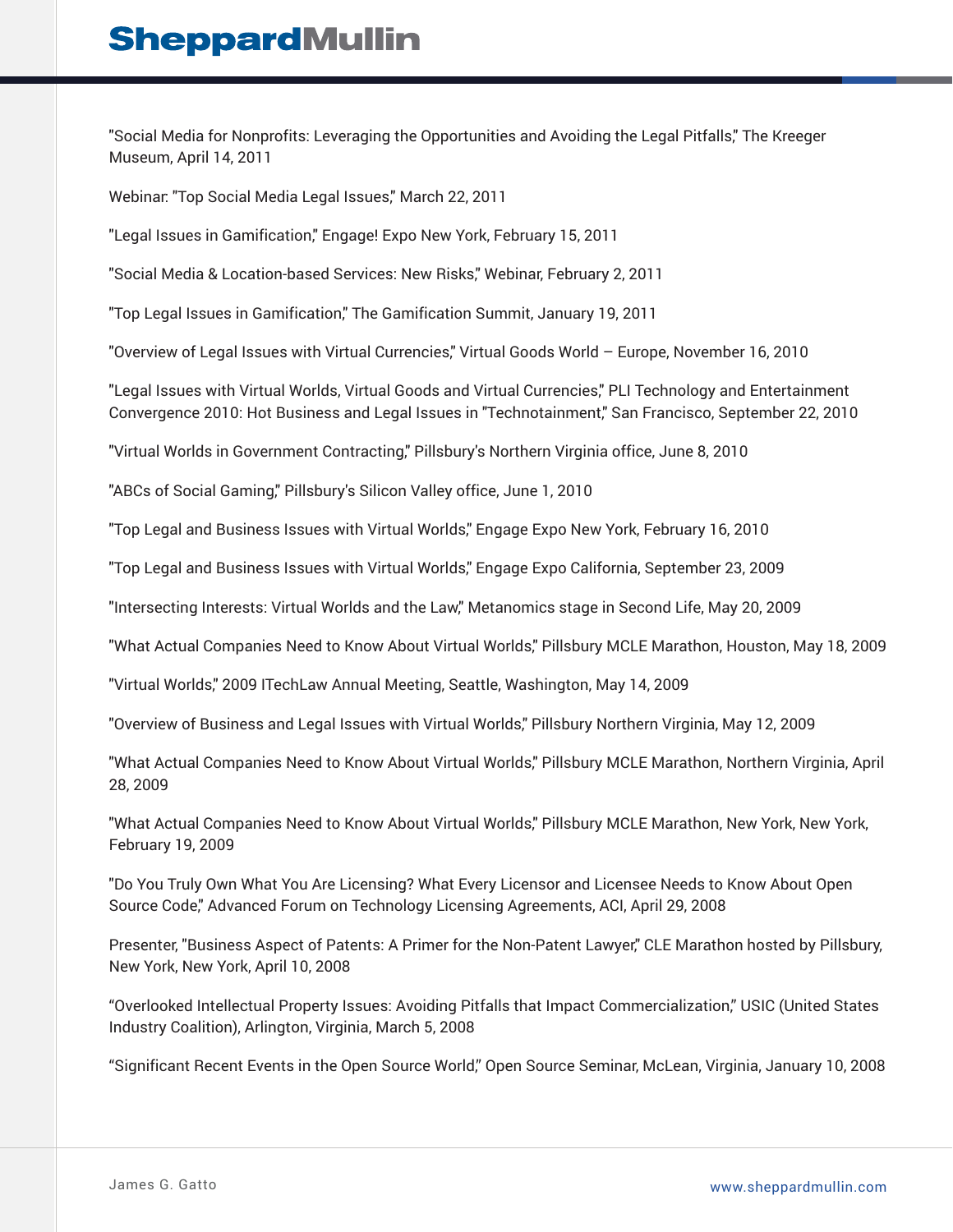"Essentials of Patent Law for General Litigators," CLE event hosted by Pillsbury, New York, New York, November 5, 2007

"Navigating The New Patent World And Understanding USPTO Proposed Reforms," Panel Discussion, Patent Strategies Conference: Implementing Successful Approaches to IP Protection While Maximizing Business Value, IQPC, New York, New York, September 26, 2007

Presenter, "GPLv3 Has Been Released - Do You Know How the Significant Changes Will Impact You?" IPC Fall Meeting, AIA (Aerospace Industries Association), Arlington, Virginia, September 25, 2007

"GPLv3 Has Been Released – Do You Know How the Significant Changes Will Impact You?" Open Source Seminar hosted by Pillsbury, McLean, Virginia, July 24, 2007

"What Venture Capitalists and Other Investors Look for in IP Portfolios," Technology IP Due Diligence Conference, ACI, San Francisco, California, June 22, 2007

"Digital Media Patents for Profit," The Business & Technology Of Online Video, Streaming Media East 2007 Conference & Exhibition, New York, New York, May 15, 2007

Presenter, "Director and Officer Liability for Infringement of Intellectual Property: One More Reason for Effective IP Management," CLE Marathon hosted by Pillsbury, New York, New York, April 11, 2007

Moderator, "The Business Case For/Against Using Open Source in Your Portfolio and Your Client's Processes," Software IP Strategy Summit, ACI, Palo Alto, California, February 21, 2007

Panelist, "Power of Angel Investing," IP Due Diligence, University of Virginia in conjunction with the Virginia Active Angel Network, October 9, 2006

"GPLv3 – What You Need to Know About the Coming Changes," Open Source Seminar hosted by Pillsbury, McLean, Virginia, September 7, 2006

"Patents and Open Source - The Sky is Not Falling," C3 Expo, New York, New York, June 2006

"Recent Developments in Open Source," Open Source Seminar hosted by Pillsbury, McLean, Virginia, April 6, 2006

"Legal Issues in Open Source," Open Source Licensing: A Doorway to Heaven or Hell?, CLE Spring Training; ACC (Association of Corporate Counsel), San Francisco, California, March 23, 2006

"Protection in the World of Open Source: Best Practices for Mergers and Acquisitions in an Open World," Open Bar, Silicon Valley, California, June 2, 2005

"Legal Issues and Business Ramifications of Open Source Software," Breakfast Briefing hosted by Pillsbury Winthrop LLP, McLean, Virginia, January 6, 2005

Moderator & Panelist, "Legal and Regulatory Aspects of Bioinformatics," Infotech Pharma Conference, London, February 12, 2002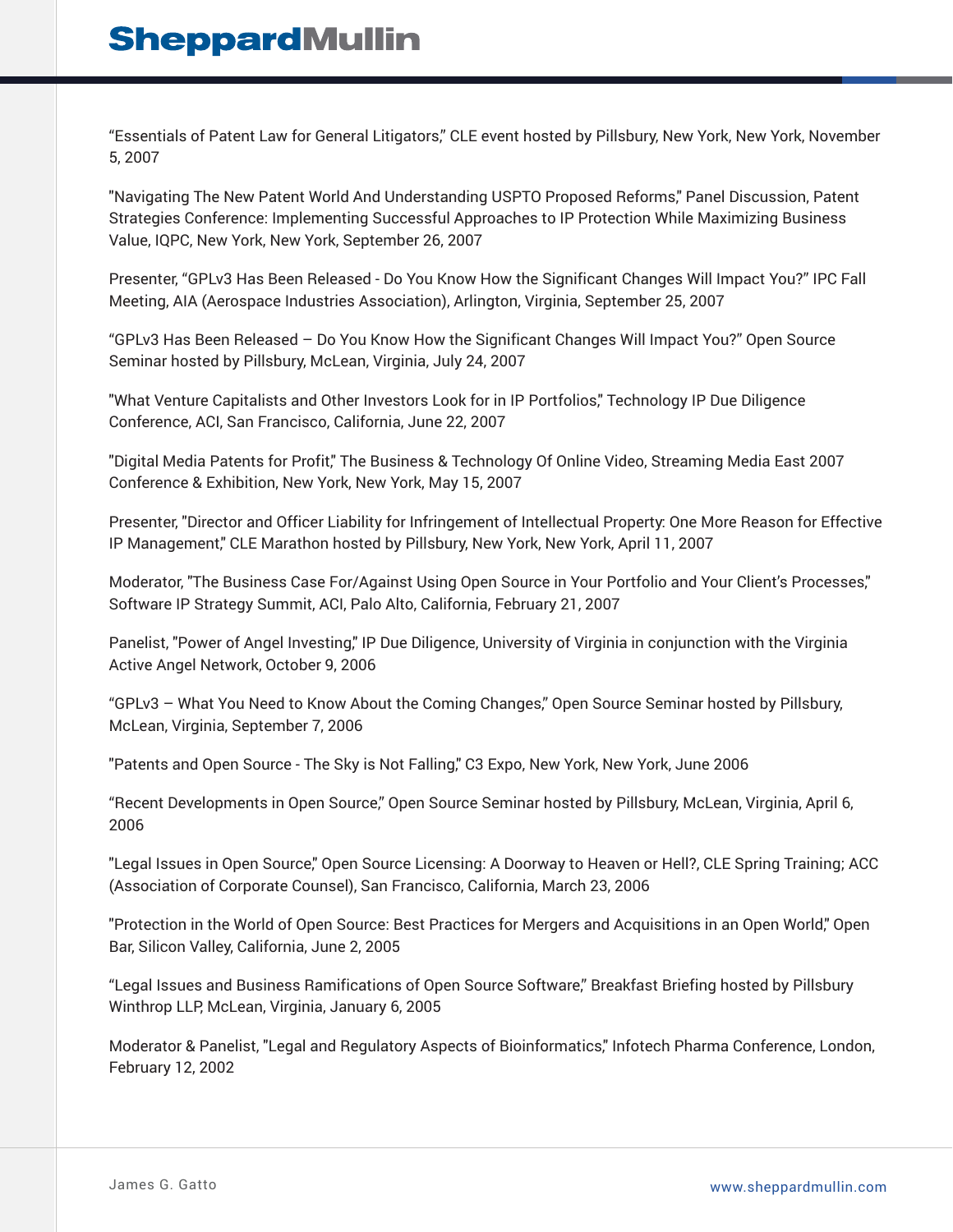"Legal Aspects of Applying Bioinformatics to Personalized Medicine," BioFuture Conference, Vancouver, Canada, November 21, 2002

"IP Issues for Nanotech Start-Ups," International Conference on Computational Nanoscience and Nanotechnology, San Juan, Puerto Rico, April 22, 2002

"What Businesses Need to Know About The Value of Patents - a US and Israeli Perspective," Virginia Israel Technology & Trade Summit, Reston, Virginia, 2001

"The Impact of Open Source Software on University IP Revenue," delivered to Board of Directors, Virginia Tech Intellectual Properties, Virginia Polytechnic Institute and State University, Virginia, January 28, 2002

"Intellectual Property as Collateral in Secured Transactions," Commercializing Intellectual Property Conference, Law Seminars International, Virginia, May 29, 2003

Panelist, "Salvaging Value of IP from Troubled Companies," Business Seminar Co-Hosted By Chevy Chase Bank, Chevy Chase, Maryland, May 15, 2003

### Events

Been Around the Block-Chain: Exploring the Legal Impact of Digital Currency, NFTs, and the Metaverse 06.28.2022

Digital Fashion and Brand Protection: Leveraging Copyright, Trademark, and Trade Dress; Ownership Challenges Virtual, 06.21.2022

Sheppard Mullin's NYC NFT Week Panel & Reception Convene, 75 Rockefeller Plaza, New York, NY, 06.20.2022

10th Annual HNBA/VIA Intellectual Property Institute Washington, D.C., 06-05-2022 - 06-10-2022

How Gaming Became the Engine of the Metaverse ASIPI Costa Rica Seminar 2022, 06.06.2022

Non-Fungible Tokens (NFTs) – From Unknown to Action: What You Need to Know Virtual, 06.03.2022

NFT and Intellectual Property Intersection: Licensing, Monitoring, Enforcement Strategies 05.31.2022

Navigating NFTs: What Practitioners Need to Know 2022 World Technology Law Conference & 50th Anniversary Celebration Fairmont, San Francisco, 05.26.2022

The Future of Finance is Now: Blockchain, NFTs, Cryptocurrency, and the Role of Digital Assets Webinar, 05.24.2022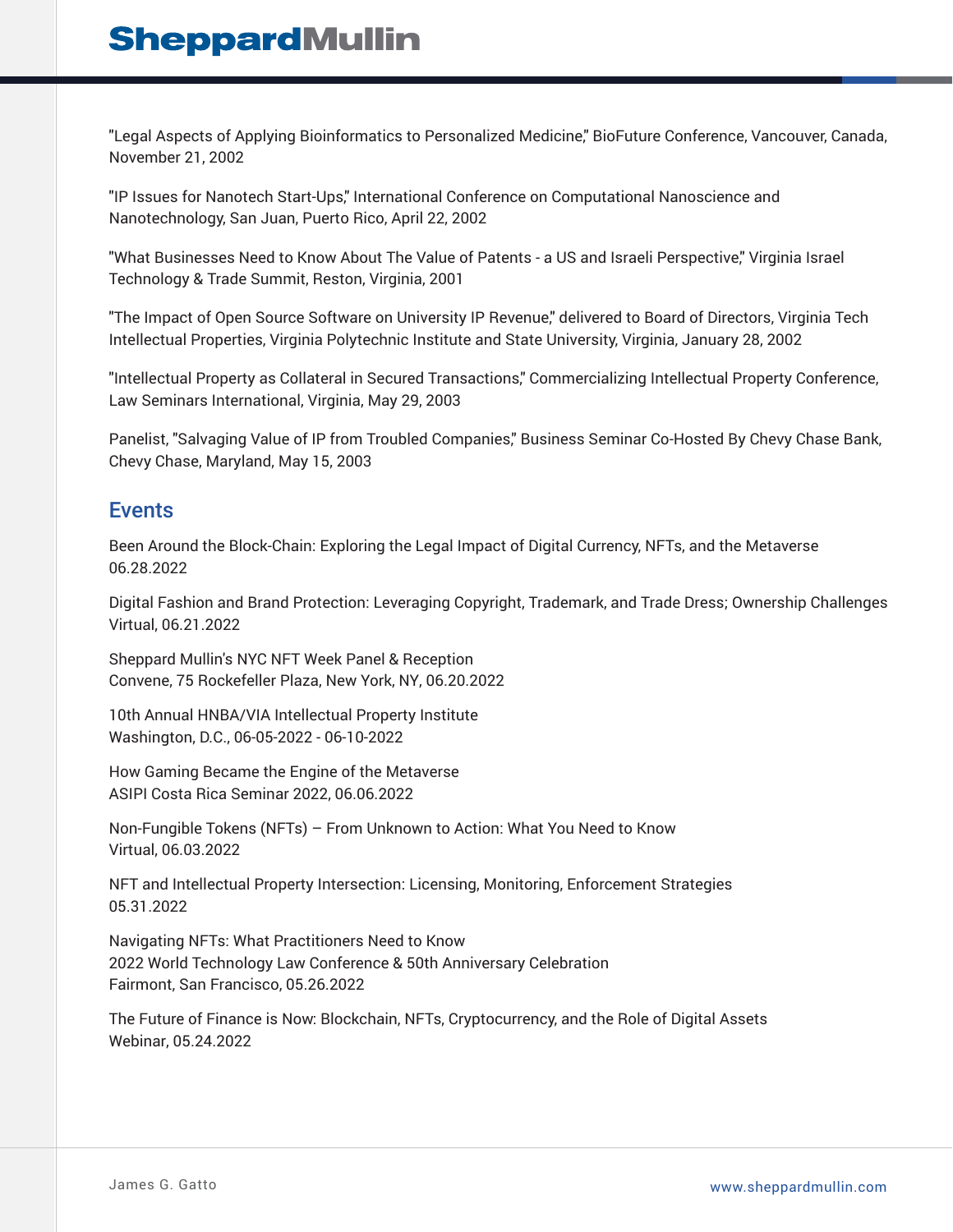Game Business & Legal Affairs Conference 9TH VGBA Summit Bay Area May 23-24, 2022

Ad Law Symposium Webinar, 05.04.2022

Advanced Business Law Institute 04.28.2022

Digital Identity in the Metaverse: Addressing Kids and Teens Webinar, 04.12.2022

Building Better Worlds 02.15.2022

NFT Tech Online Conference 02.11.2022

GamesBeat Summit: Into the Metaverse 2 Real World Regulations in the Metaverse: What Do You Need to Prepare For? Virtual, 01.26.2022

Digital.Davos.2022 Conference Metaverse and Its Stakeholders Los Angeles, Remote, 01.17.2022

65th Annual IP Law Conference Copyright: The New Normal Virtual, 11.04.2021

NFTs & The Future of the Music Legal Landscape Webinar, 10.27.2021

Think Like a Lawyer, Talk Like a Geek 2021: Get Fluent in Technology Live Webcast and In-Person, 10.15.2021

NFTCON Day 3 The Intersection of NFTs and Intellectual Property Webinar, 10.14.2021

Emerging Legal Issues Related to Technology Non-Fungible Tokens (NFT) and Intellectual Property Intersection: Licensing, Monitoring, and Enforcement **Strategies** Live Webcast, 10.08.2021

Game On! Summit 2021 Covering Your Digital Assets: Intellectual Property Rights and Gaming Online, 09.29.2021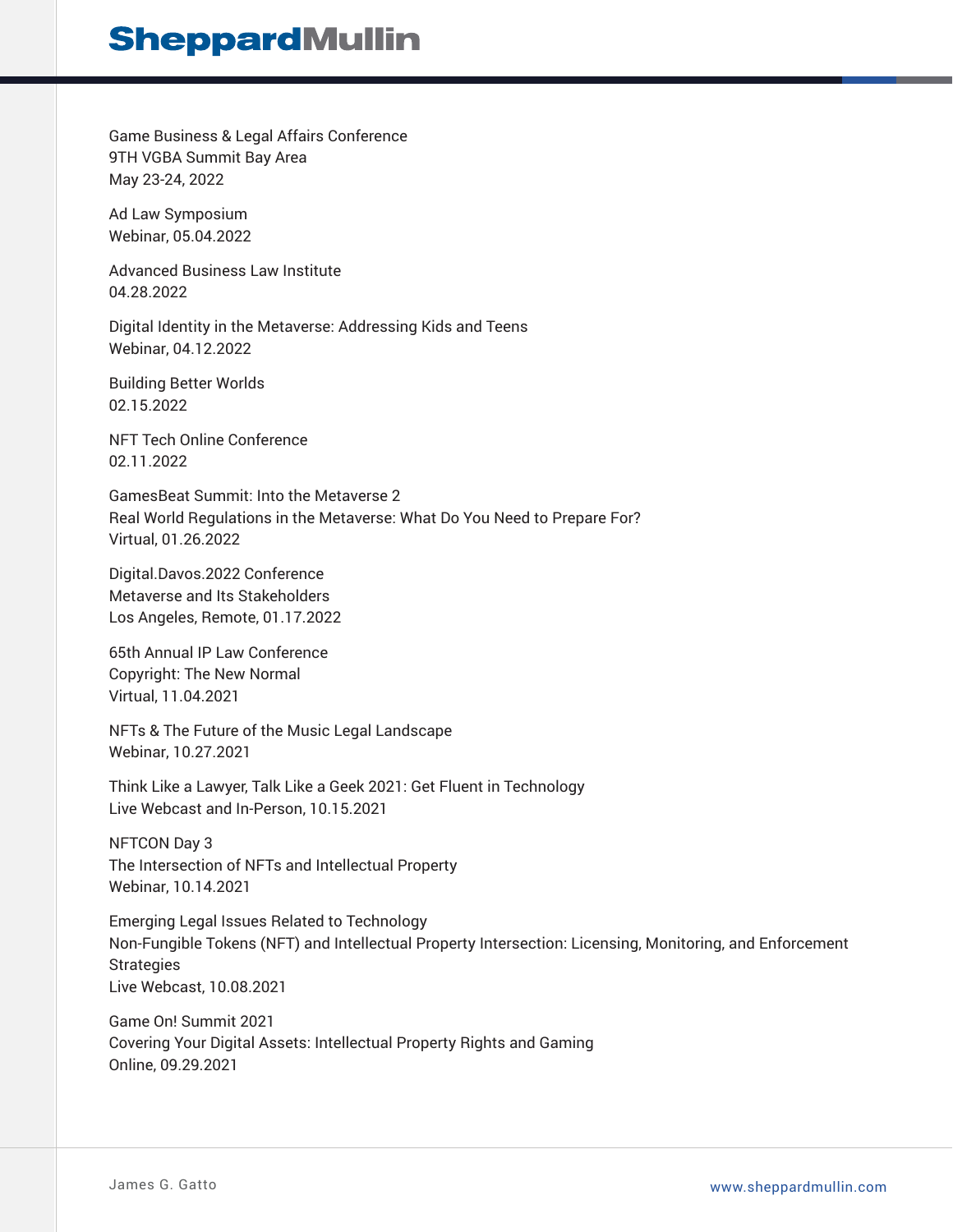2021 ABA-IPL IP Fall Institute Virtual, 09.29.2021

NFTs – Keeping it Legal and Staying Compliant The Global NFT Summit Online, 07.29.2021

AdTech Trends: NFTs, First Party Data and the Crumbling Cookie Webinar, 06.16.2021

NFTs, Digital Art & Blockchain Games, Oh My! CGC|NFT 2.0 Webinar, 06.10.2021

NFTs: The Latest Craze in Creative Works and Cryptocurrency... But What About Copyright? Copyright Society's Virtual Annual Meeting 06.09.2021

Demystifying NFTs: Defining Non-Fungible Tokens and Their Unique Legal Considerations Lawline Pre-Recorded Webcast 05.24.2021

NFT and Intellectual Property Intersection: Licensing, Monitoring, Enforcement Strategies Strafford Webinar 05.12.2021

The Rise of NFT's Gaming Brings Blockchain Mainstream LA Game Online Conference 05.11.2021

The NFT Revolution: Opportunities and Risks in the Music Industry Midem Digital 04.22.2021

Art & Music and NFT Boom: What and How Intellectual Property Rights Are Implicated Beverly Hills Bar Association Entertainment Law Section 04.05.2021

Blockchain and Entertainment Webinar Series - Blockchain and Art Part 2 of 3 Webinar, 03.10.2021

Blockchain and Entertainment Webinar Series Webinar, 02.04.2021

An Open Source Update ITechLaw Webinar 09.10.2020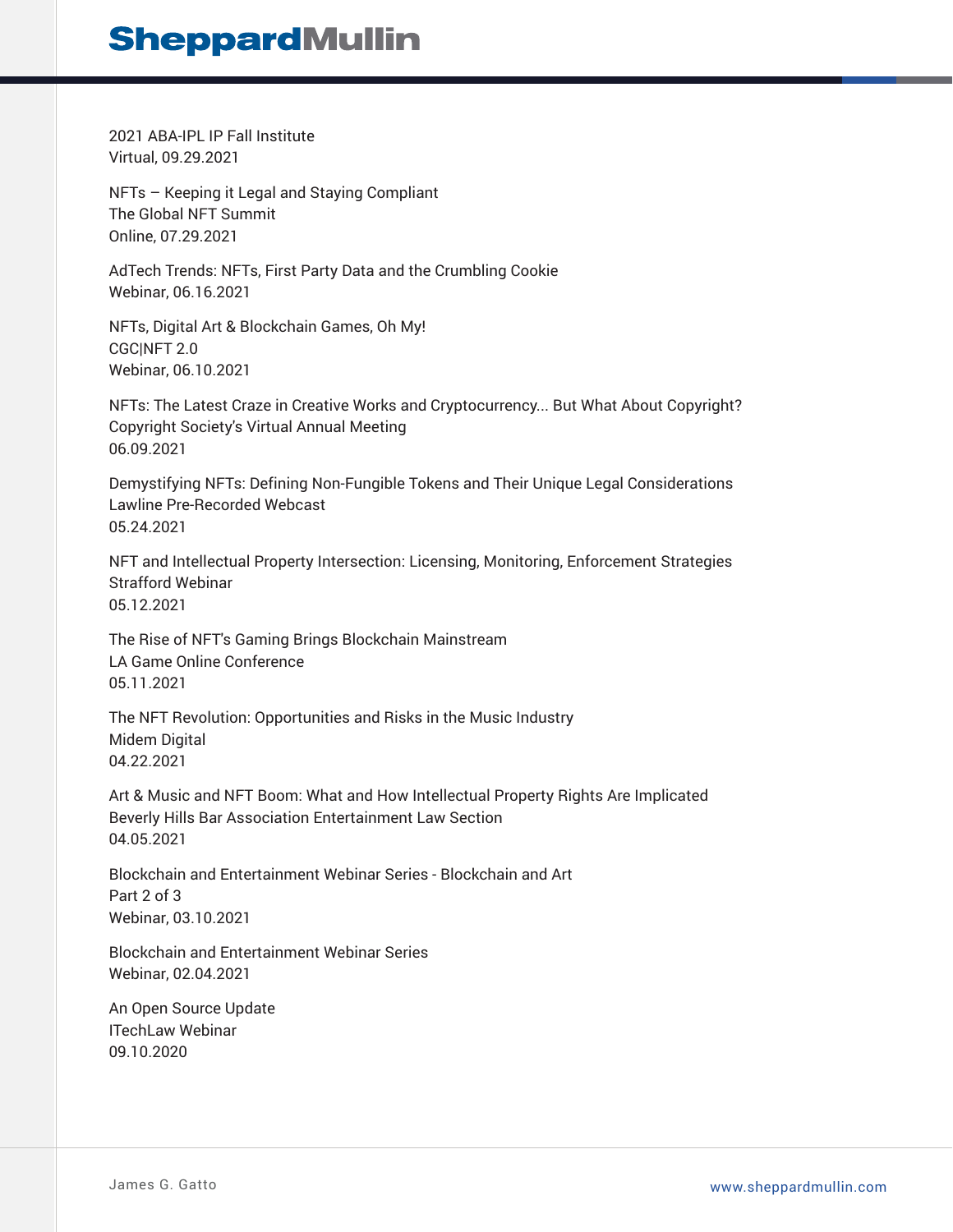Women in Healthcare Leadership Collaborative (WHLC) Presents: Blockchain for Healthcare: An Algorithm for Success? Webinar, 07.28.2020

POSTPONED: Women in Healthcare Leadership Collaborative (WHLC) Presents: Blockchain for Healthcare: An Algorithm for Success? Sheppard Mullin, New York

San Diego Blockchain Forum 12.12.2019

Cannabis Webinar Wednesday: Blockchain and Cannabis – Weeding through the Hype 11.20.2019

Webinar - Government Use of Blockchain: What Government Contractors Need to Know via GlobalMeet, 11.13.2019

Blockchain Enabled Innovation - Crypto and Beyond International Technology Law Association Conference October 30 - November 1, 2019

AIPLA CLE Webinar: Hot IP Topics with Games 09.18.2019

San Diego Blockchain Legal Forum 06.19.2019

CryptoMondays: Whats so Stable about cryptocurrencies CryptoMondaysSF 06.17.2019

Webinar - The "Key" to the FTC Loot Box Hearings – What You Need to Know via GlobalMeet, 05.23.2019

Blockchain-Based Securitization of Non-Liquid Assets - What You Need to Know Sheppard Mullin New York, 05.13.2019

Retail's Top 5 Legal Trends & Issues Webinar 05.09.2019

LA Games Conference 05.07.2019

2019 Video Games and Digital Media Conference University of Hastings College of the Law, 03.18.2019

Marketing, Promotions and NextGen Business Models: What to Know and What to Expect, Including With Respect to Loot Boxes, Gambling and the Shift to Mobile Digital Media and Video Game Conference 03.18.2019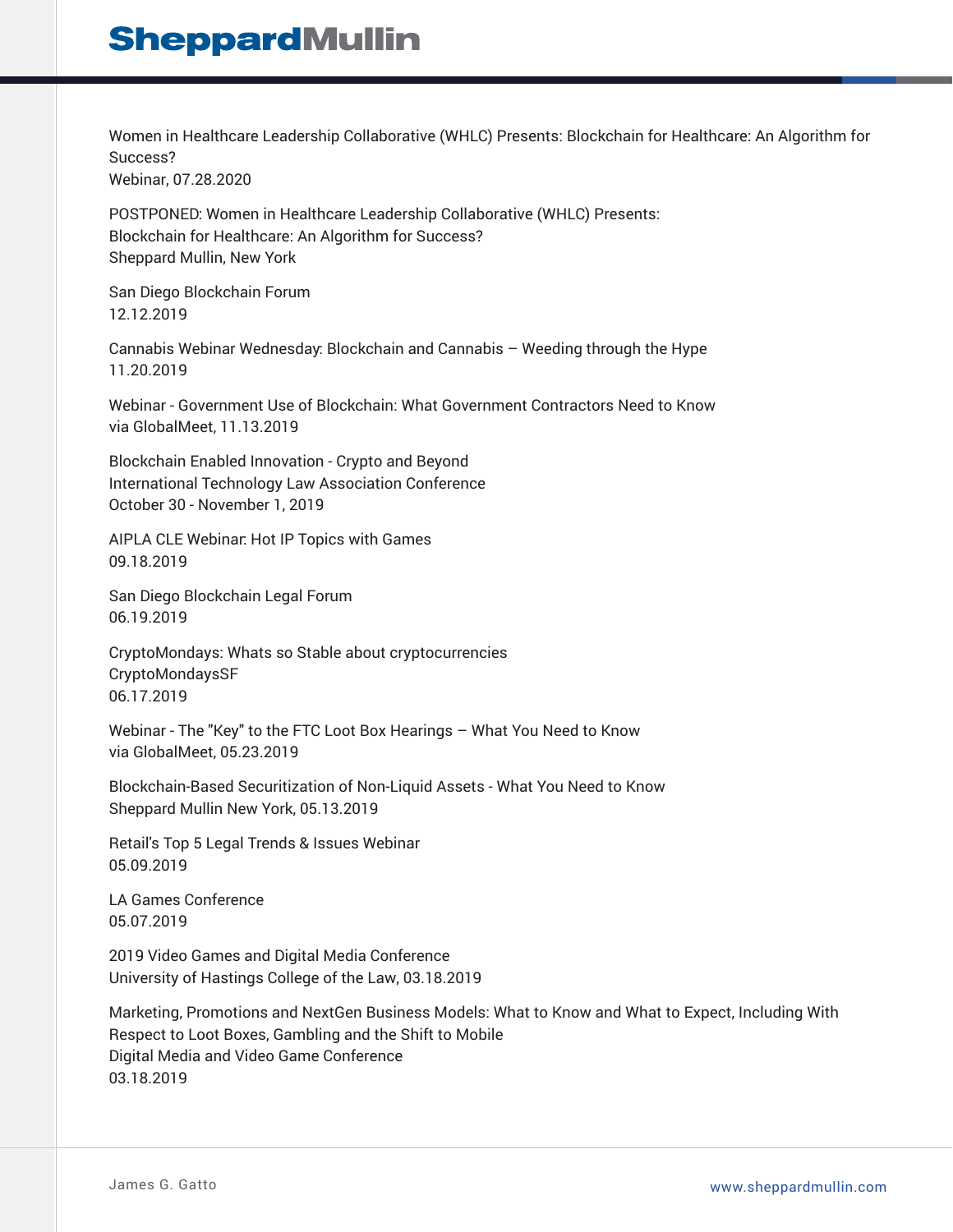Crypto Games & Digital Collectibles FinTech 03.18.2019

Wire Act Update: Practical Implications of the DOJ's Reversal on What Constitutes Illegal Online Gambling Practising Law Institute Webinar, 02.25.2019

Infringement of IP Rights in Augmented and Virtual Reality Protecting and Monitoring Trademarks, Right of Publicity, Copyrights Strafford Webinar, 02.21.2019

Don't Roll the Dice with Gambling in the U.S. ITECHLAW Webinar 02.20.2019

Intellectual Property Committee Brown Bag Lunch Federal Communications Bar Association 02.08.2019

DOJ High "Wire Act" The Practical Implications of the DOJ's Flip Flop on What Constitutes Illegal Online Gambling Via GlobalMeet, 01.24.2019

The Business Opportunities and Legal Risks with Blockchain – What You Need to Know A Sheppard Mullin Webinar via GlobalMeet, 11.29.2018

All Bets Are On! Gambling, Sports, and Video Games in the 21st Century American Bar Association Webinar 09.12.2018

Serious Play Conference Legal Issues with Serious Games George Mason University, Manassas VA, 07.12.2018

2018 Game Developers Conference Reception 03.20.2018

Sixth Annual Cardozo Sports Law Symposium Benjamin N. Cardozo School of Law, New York, NY 03.16.2018

Managing IP While Using Open Source: Copyright Licenses With Patent Challenges CLE Webinar 02.20.2018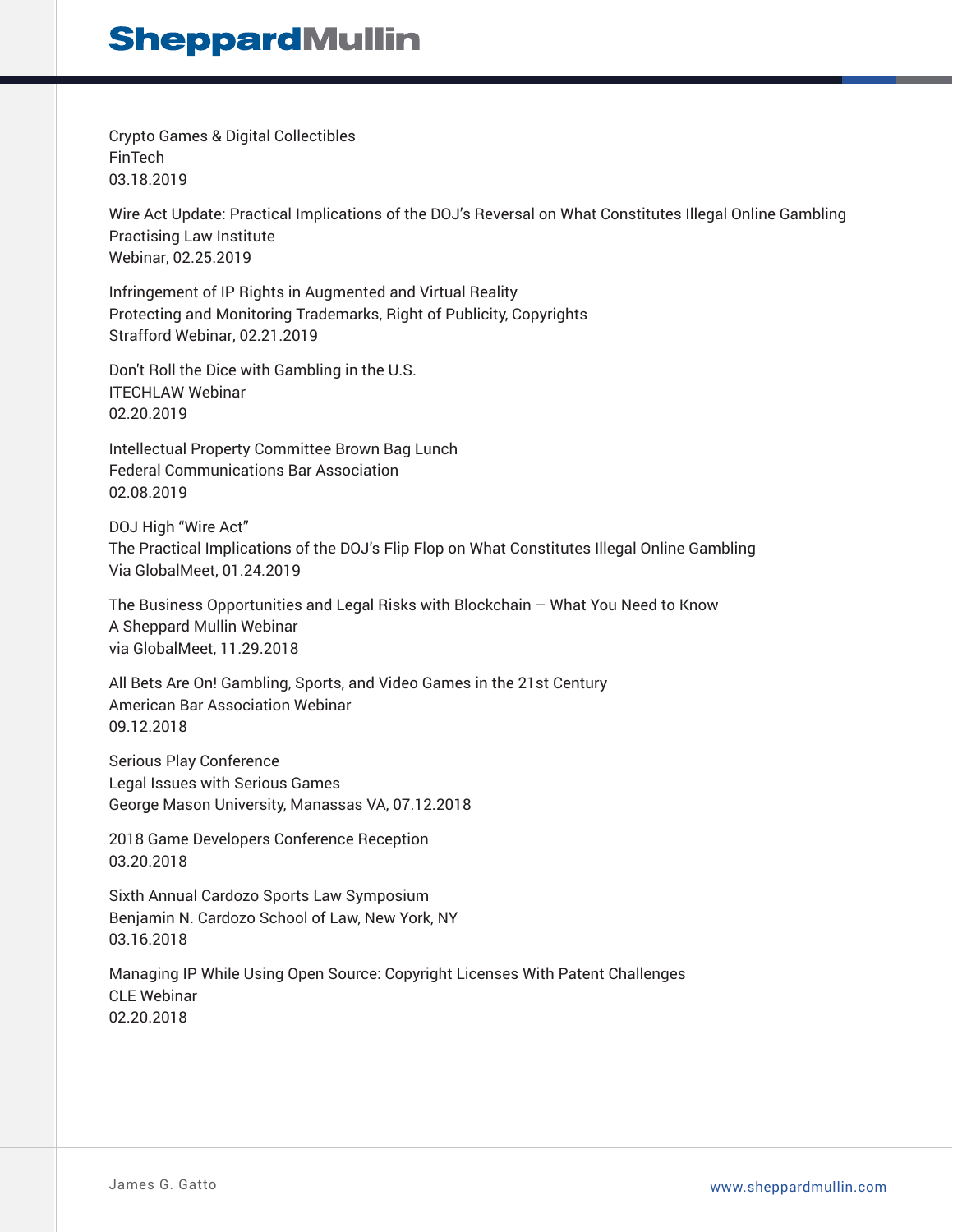Cryptocurrency Law Learn about the legal issues for Cryptocurrency! 02.06.2018

Technology and IP Forum: Open Source Updates and Practical Tips Hosted by the Association of Corporate Counsel - National Capital Region 04.26.2017

Getting Real with Augmented and Virtual Reality: Views from the Inside 04.06.2017

2017 Game Developers Conference Reception 02.28.2017

Video Game Bar Association Summit 2016 UCLA School of Law, May 16th - May17th, 2016

2016 Game Developers Conference Reception 03.15.2016

Gamblification: The Legal Status of Gambling Mechanics in Interactive Entertainment via Webcast, 12.10.2015

Game Developer Symposium 3.0 10.14.2015

Intellectual Property Protection & Licensing Strategies for Small Businesses 09.10.2015

2015 eSports Conference 09.2015

Gaming NOW Summit Hosted by Bullet Business Las Vegas, NV, 09.2015

NeuroGaming Conference & Expo 2015 05.06.2015

## **Memberships**

### **Past and Present Memberships and Offices**

Member, ABA Copyright and Emerging Technology Committee - NFT Subcommittee

Co-Chair Blockchain and Fintech Committee; Copyright Committee; Patent Committee; Open Source and Standards Committee, American Intellectual Property Law Association

Member, Blockchain Games Association

Member, Government Blockchain Association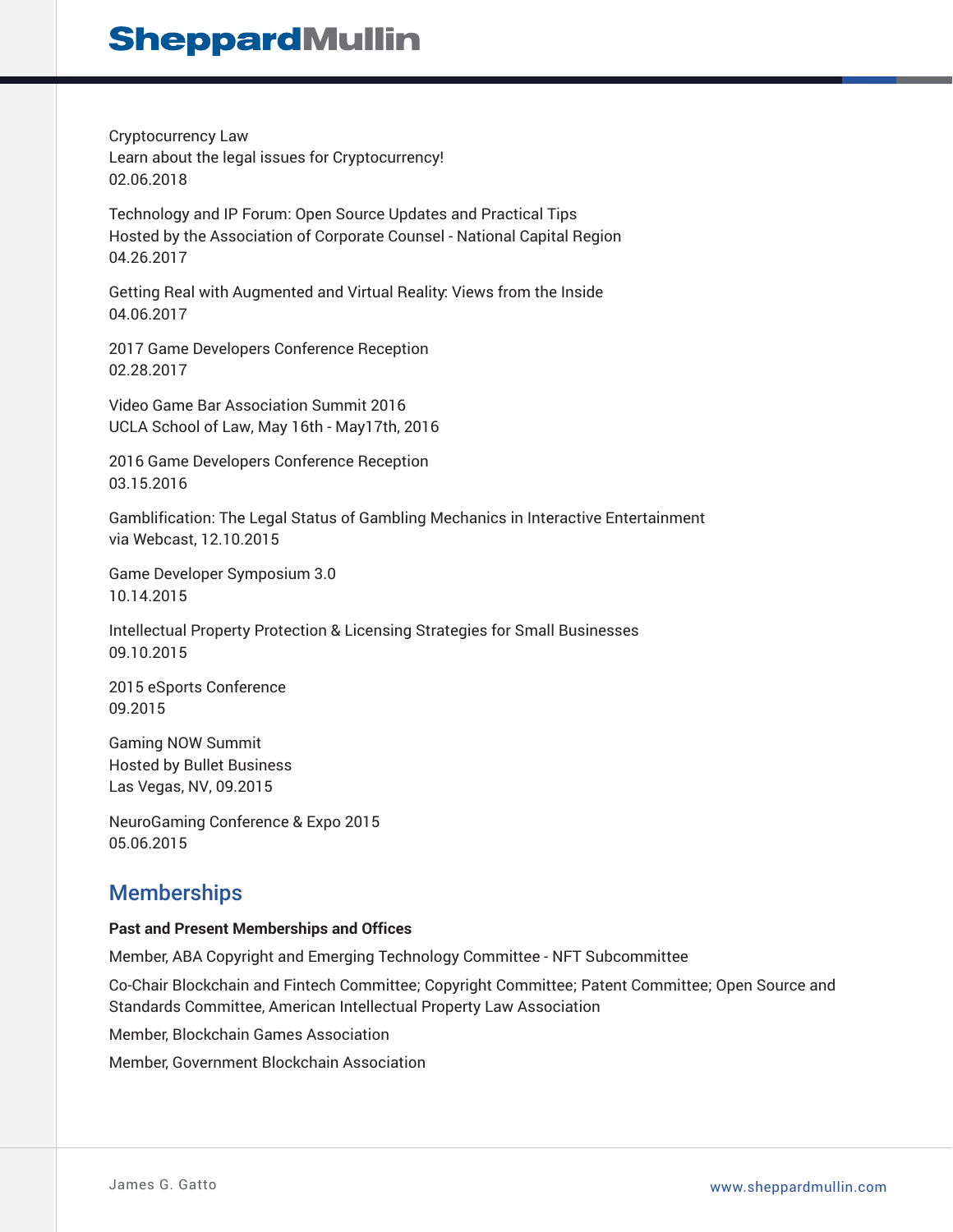Co-Chair, Social Media and Games Committee; Co-Chair, Startup Law Committee, International Technology Law Association

Member, The Association of Media & Entertainment Counsel

Member, International Association of Privacy Professionals

Advisory Board Member; Chair, Legal Committee Association of Virtual Worlds

Chair, Open Source Subcommittee; Electronic and Computer Law Committee; Patent Law Committee; Emerging **Technology** 

Member, Arts, Entertainment, Media & Sports Law Section, District of Columbia Bar

Editorial Advisory Board Member, *The Lexis Practice Advisor Journal*

Former President, Patent Lawyers Club of Washington

Member, Open Source Committee, Intellectual Property Owners (IPO)

Adjunct professor, legal strategy for startups, Johns Hopkins MBA program

### Podcasts & Webinars

The Legit Ledger Episode 4: Detecting and Enforcing IP Infringement in Web3 with Kevin Tian, CEO at Doppel 06.28.2022

The Legit Ledger Episode 3: Licensing Considerations for NFT Creators and Owners with Jim Gatto and Gabe Khoury 06.14.2022

The Legit Ledger Episode 2: The Current State of NFT Regulation: What Market Participants Need to Know with Jim Gatto and Gabe Khoury 06.13.2022

The Legit Ledger Episode 1: Intellectual Property Considerations for Licensing NFTs with Yasamin Parsafar and Jim Gatto 06.12.2022

Ad Law Symposium 05.04.2022

French Insider Podcast Episode 12: Navigating the Metaverse with Jim Gatto 03.31.2022

Game On! Summit - Covering Your Digital Assets: Intellectual Property Rights and Gaming 09.29.2021

Sheppard Mullin China Monthly IP Seminar – Sept. 2021: Understanding Open Source Legal Issues 09.10.2021

Season 1, Episode 3: NFTs - Keeping it Legal! (ft. Jim Gatto) 08.20.2021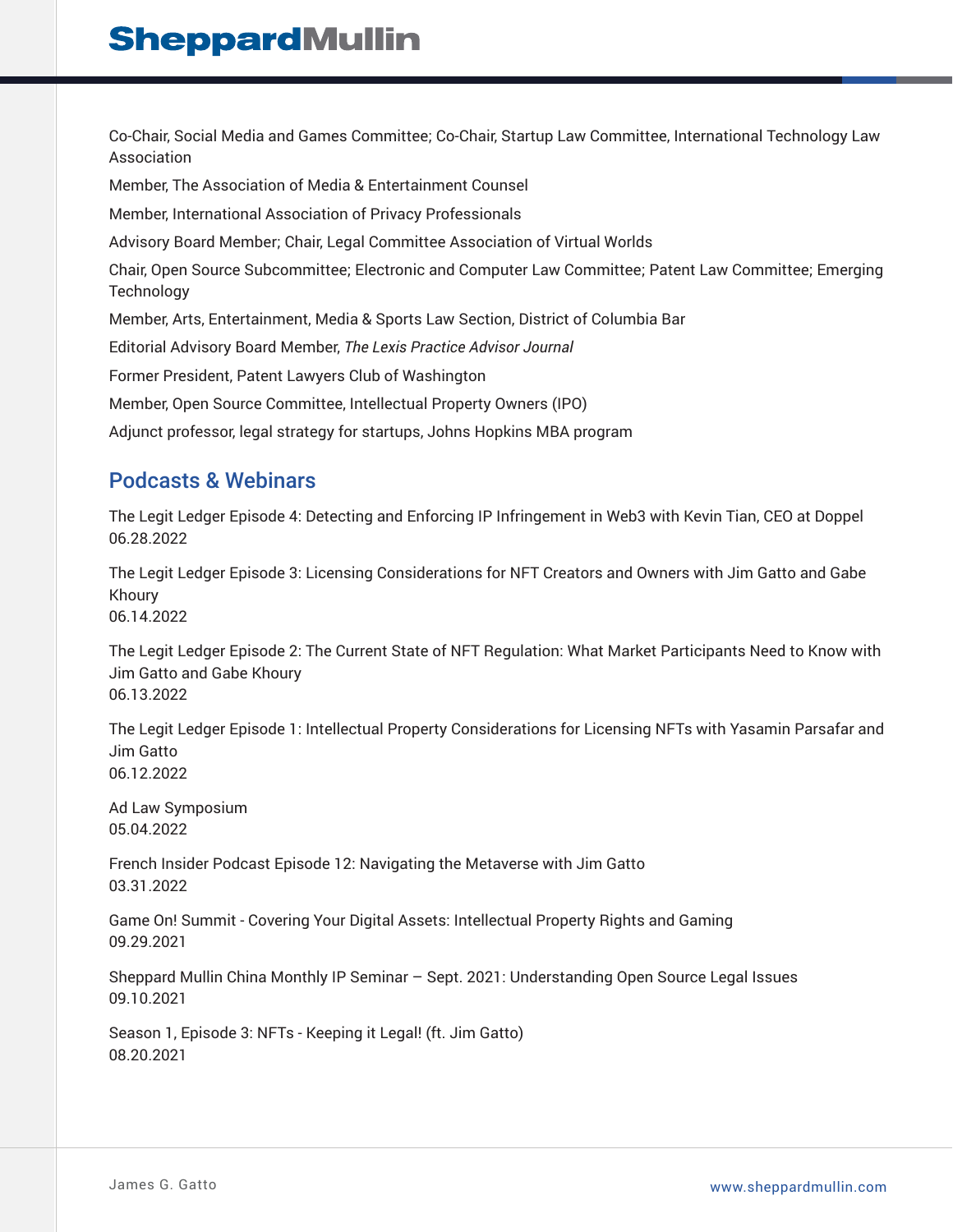Nota Bene Episode 139: What are NFT's and Are They Here to Stay? with James Gatto (Summer Repeat) 08.18.2021

AdTech Trends: NFTs, First Party Data & the Crumbling Cookie Webinar 06.16.2021

Nota Bene Episode 125: What are Non-Fungible Tokens (NFTs) and Are They Here to Stay? with James Gatto 05.12.2021

Blockchain and Entertainment Webinar Series: Blockchain and Music 04.22.2021

Blockchain and Entertainment Webinar Series: Blockchain and Art 03.10.2021

Blockchain and Entertainment Webinar Series: Blockchain and Games 02.04.2021

Cannabis Webinar Wednesday: Blockchain and Cannabis - Weeding Through the Hype 11.20.2019

Nota Bene Episode 58: The Advantages of Using Cryptocurrencies and Other Blockchain Technologies for Business Growth with James Gatto 11.12.2019

Nota Bene Episode 35: Implementing Blockchain Technology to Improve Operations with James Gatto 05.08.2019

Note Bene Episode 3: Implementing Blockchain Technology to Improve Operations with James Gatto 09.19.2018

### **Practices**

Advertising Entertainment, Technology and Advertising ESG and Sustainability Healthcare Intellectual Property Patent Prosecution and Counseling Post-Grant Proceedings Technology Transactions

### **Industries**

Advertising Blockchain